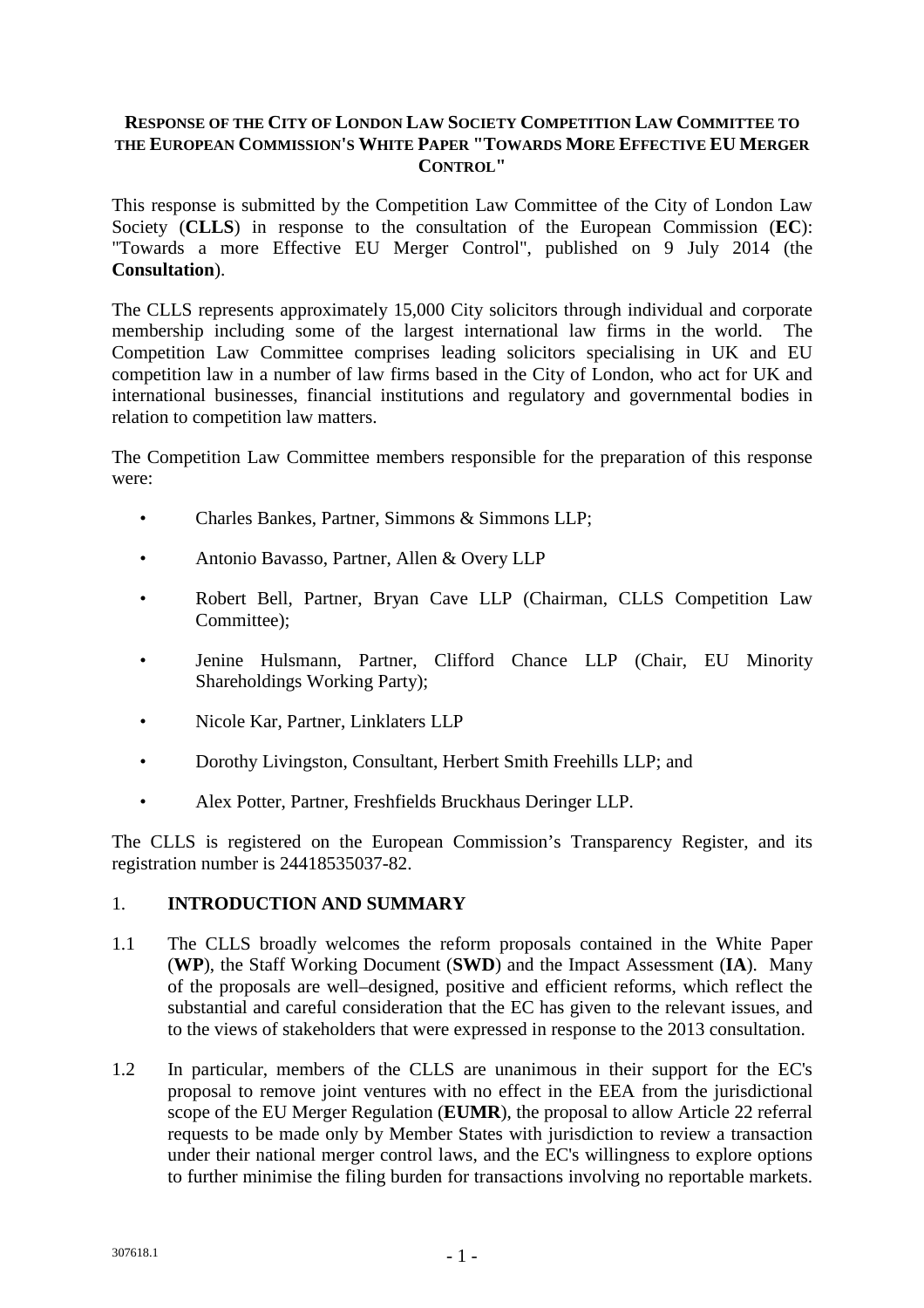For the most part, our comments below focus on suggested ways in which these reforms could be modified to create even greater benefits and efficiencies for merging parties and for the reviewing authorities.

1.3 As regards the EC's proposals for extension of the EU Merger Regulation (**EUMR**) to cover non-controlling minority interests, our response below is predicated on the assumption that the EC has decided to proceed with these reforms, and is primarily interested in hearing views of how that reform should be implemented. However, we remain firmly opposed to any such extension. The reasons for our opposition are set out in detail in our response<sup>1</sup> to the EC's 2013 consultation, but are summarised below for convenience.

# **Minority interests**

- 1.4 In our view, the evidence and arguments fall well short of adequate justification for extending the EUMR to cover non–controlling interests. Paragraph 46 of the SWD claims that *"[t]he experiences of the Commission, the Member States, and third countries, as well as economic research all show that in some instances, the acquisition of a non–controlling minority shareholding, such as one firm acquiring a 20% shareholding in a competitor, can harm competition and thus consumers"*. However, the experiences referred to in paragraph 46 show only that the relevant competition authorities believed – often on the basis of scant economic analysis – that such harm would have arisen if the merger in question had been allowed to proceed (or to proceed without remedies). There is not a single instance cited in the Consultation of a case in which an implemented structural link has been shown to have resulted in anticompetitive harm and price rises. Similarly, as the EC has previously noted, there is no empirical economic research that demonstrates that non– controlling minority interests give rise to anticompetitive harm,<sup>2</sup> only hypothetical models positing unproven theories of harm.
- 1.5 Accordingly, we reiterate our submission that the EC should carry out an empirical study of past transactions that it has identified as potentially meriting scrutiny, in order to assess whether regulation in this area is justified, and if so, what form it should take. It ought, at minimum, to be able to identify at least one transaction in which a non-controlling interest has resulted in competitive harm, and an attendant price increase. Such a study would also allow the EC to assess whether there really is a significant enforcement gap in respect of such interests.
- 1.6 Our view is that there is unlikely to be a material gap, as all but an insignificant number of non-controlling interests are reviewable under the existing EU Merger Regulation (**EUMR**), Article 101 of the Treaty on the Functioning of the EU (**Article 101**) and national merger control regimes. Moreover, even if there were to be a significant enforcement gap in respect of acquisitions of shares via a stock exchange, it would be largely addressed by the EC's proposed amendments to Article 8(4), which would allow it to compel divestments of minority stakes built in the context of a takeover bid that is subsequently prohibited. Even if that is not accepted, concerns relating to acquisitions of interests in public companies or influence arising from

See http://ec.europa.eu/competition/consultations/2013\_merger\_control/city\_of\_london\_law\_society\_en.pdf

<sup>2</sup> Paragraph 42 of Annex 1 to the 2013 consultation.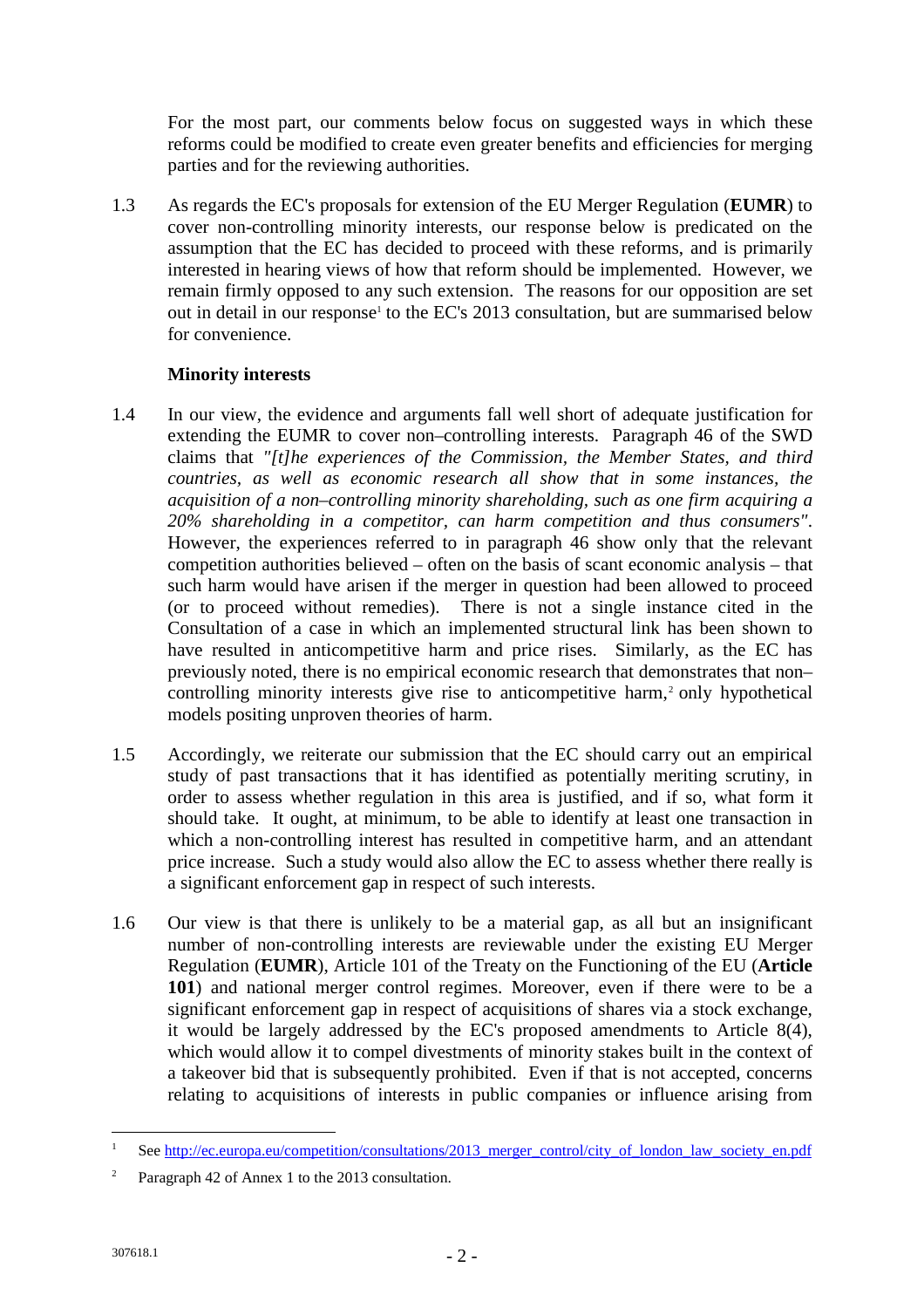amendments to the articles of association of a company would only justify an extension of the EUMR to cover those specific scenarios. In all other cases there is a clear agreement – such as a sale and purchase agreement, a shareholder agreement or a joint venture agreement – to which Article 101 can, and should, be applied.

- 1.7 Should the EC decide to extend the EUMR to cover non–controlling interests, our response below describes a number of enhancements and refinements to the EC's proposals that would, in our view, render them more efficient and effective.
- 1.8 As regards the jurisdictional criteria, we welcome the EC's efforts to exclude obviously unproblematic cases from its extended jurisdiction. We also welcome the EC's confirmation that acquisitions of interests in non–full function joint ventures would not be caught. However, we are concerned that the subjective nature of some criteria (e.g. whether parties are active in horizontally- or vertically-related markets) and the vague and undefined nature of others (e.g. the "additional rights" that would trigger jurisdiction) are ill-suited to a regime in which penalties are imposed for failure to correctly second-guess the EC's approach to interpreting those criteria.
- 1.9 Moreover, the EUMR is one of a small number of merger control regimes in the world that is frequently referred to as a global standard, and is regarded by jurisdictions developing their own systems of merger control as an important reference point. Its application to the entirety of the EEA trading block also ensures that it is focused on by business as a key gating item to the successful progress of corporate transactions. One of its hitherto defining characteristics was its relative clarity and lack of overly subjective factors as the initial basis of jurisdiction. Accordingly, market share tests have been eschewed, and the application of the decisive influence test to minority shareholders with veto rights has by and large been applied by the EC in a manner that promotes predictability. The introduction of a filter for reviewability based on "additional factors" risks considerably magnifying the uncertainties in the system if adopted in the manner proposed in the  $WP$  – these factors should be clear and unambiguous, particularly given their purpose to bring "non-controlling" interests within the ambit of the EUMR.
- 1.10 If filing obligations are imposed, we therefore favour:
	- 1.10.1 the legal certainty of a "bright line" 15% shareholding threshold (in a horizontally– or vertically–related target), as this would be consistent with the prior EUMR cases and the considerable majority of those of national competition authorities (**NCA**s) that have considered non–controlling interests;
	- 1.10.2 the requirement for "additional rights" to be present as a jurisdictional trigger at this level of shareholding. However, these should be a clearly defined set of rights, short of decisive influence, but over which an acquirer must obtain a legal or de facto veto right in order to trigger jurisdiction, such as the right to block strategic M&A transactions of the target, or the ability to veto the raising of debt or equity funding. In this context, the presence of board seats should be relevant only on so far as they confer such a veto right. For the reasons set out in the response below, rights of access to information should be irrelevant if the parties have implemented appropriate compliance policies to restrict the flow of competitively sensitive information between them. Moreover, reference to a vague standard of "competitively sensitive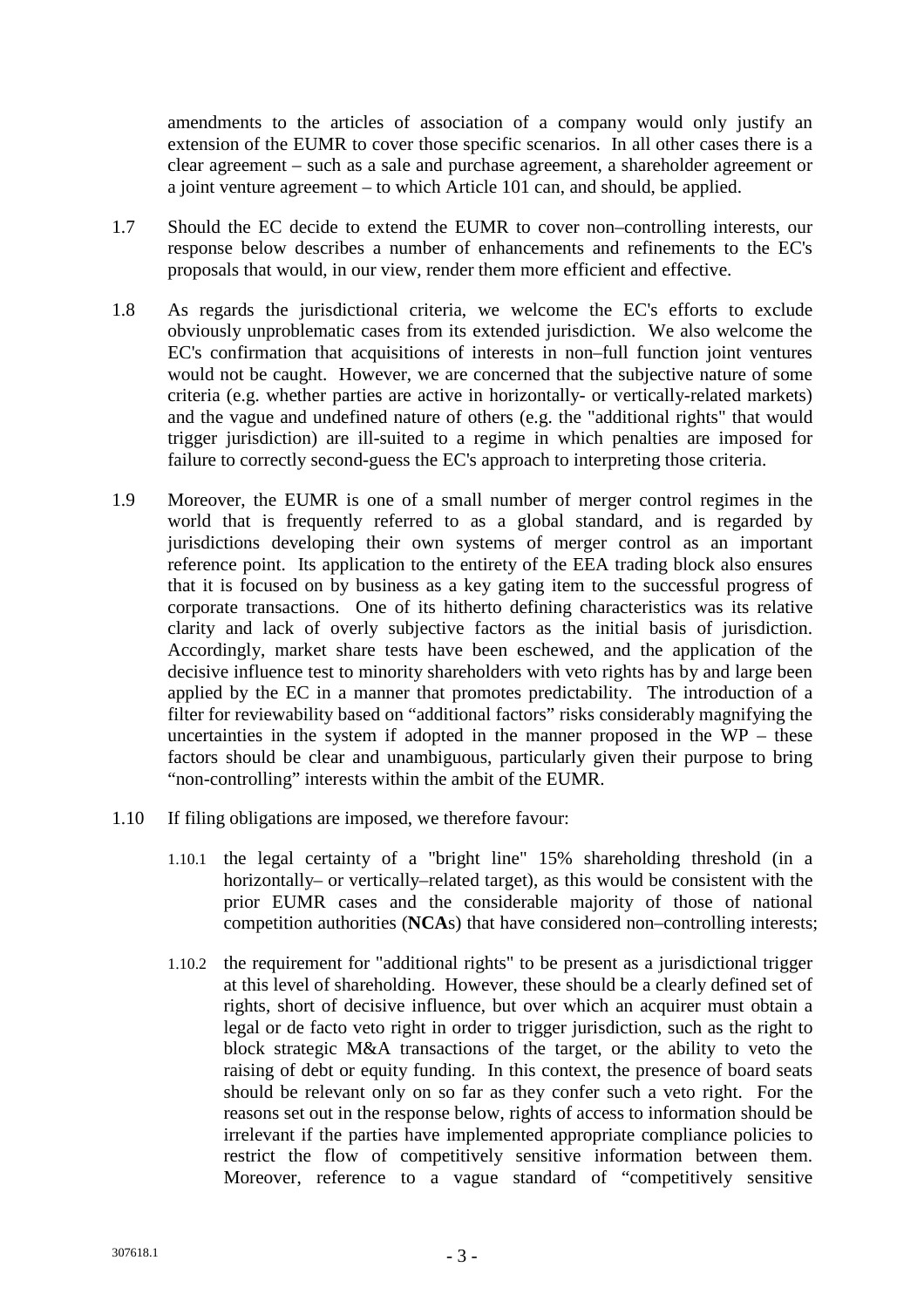information" would be unwise; given the very low threshold and considerable uncertainty which arises from the developing treatment of information exchange as a breach of Article 101, it is questionable whether this would amount to any meaningful type of filter; and

- 1.10.3 if there is to be a level beyond which a competitively significant link is to be presumed (i.e. the "additional rights" are not to be required to found jurisdiction), this level should be increased to 25%. Under the national laws in most Member States, this level of shareholding introduces certain rights which may in some circumstances influence business decisions. However, we would question the need for a presumption in circumstances where decisive influence is not being acquired. There is a good case for "additional rights" to be necessary at all levels of interest below decisive influence.
- 1.11 As regard the transparency system described in the WP and SWD, we consider that merging parties would have insufficient incentives to make use of such a system. The benefits of filing a transparency notice (a slightly shorter standstill period and in some cases a marginally lower information burden) would be substantially outweighed by the disadvantage of having no binding clearance decision and the possibility that an investigation may be opened up to 4–6 months in the future. Unless such incentives can be created, the EC would be likely to face a large increase in the number of Form CO filings that it is required to process, the great majority of which will relate to transactions raising no competition concerns. (In this respect, we consider the EC's forecast of an additional 20–30 filings per year is likely to substantially underestimate the true number of transactions that would be affected by these proposals.)
- 1.12 We have suggested below a number of features that could be built into the transparency model in order to create the necessary incentives for its use. These include, in particular:
	- 1.12.1 no standstill obligations: minority interests can be easily divested or unwound, as there is no integration of the businesses of target and acquirer (in terms of infrastructure, management etc). Consequently, standstill obligations are unnecessary, and would chill investment activities of market actors (such as PE houses and sovereign wealth funds) that seek fast and efficient closing of their transactions. In appropriate cases, the Commission could have powers to impose hold-separate obligations, or an obligation on the acquirer to refrain from exercising voting rights, in order to prevent temporary harm to competition during the period of review. As noted below, the fact that German and Austrian regimes impose unjustifiable standstill obligations on acquisitions of non–controlling interests should not influence the design of the optimal model for EU–level enforcement;
	- 1.12.2 a very light touch transparency notice, with no requirement for market share data or internal documents, given the costs and in some cases difficulties of collating this information; and
	- 1.12.3 a prescription period of no more than 2 months, in order to minimise the period of legal uncertainty, and resulting disincentives to use the transparency filing route. Alternatively, if market share data or internal documents are required to be provided, the EC should be able, and required, to decide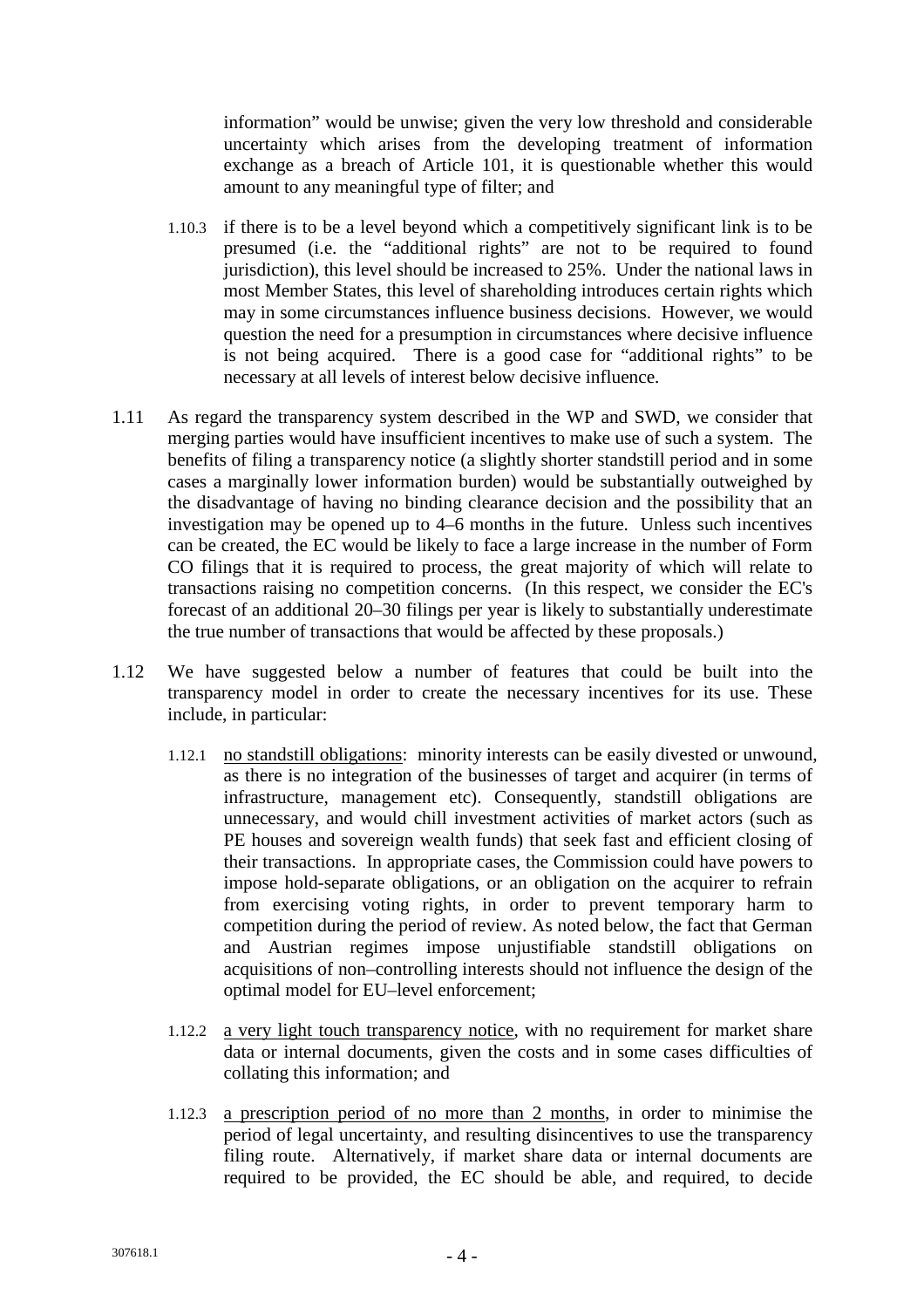whether to call a transaction in for review within a shorter prescription period than envisaged in the WP (e.g. 25 working days, in line with the Phase 1 EUMR clearance timetable).

- 1.13 We continue to believe that, of the procedural models under consideration, a self– assessment regime would be more efficient and effective. In our view, the IA does not accurately weigh the benefits of such a regime against the drawbacks of a transparency regime. In particular:
	- 1.13.1 for the reasons explained below, it is not correct that the transparency system "would not demand any additional information than what is anyway necessary to assess the transaction under the self assessment system";<sup>3</sup> and
	- 1.13.2 the experience of the UK regime contradicts the assertion that a self– assessment regime would be less effective at preventing harm to competition. It also shows that it is possible for information on minority shareholdings to be gathered by a merger control authority. The EC's concern that it would be "very difficult for the Commission to keep track of all minority shareholdings in the internal market"<sup>4</sup> could be addressed by devolving market intelligence gathering to NCAs. In addition, customers and target companies would have incentives to identify problematic transactions to the EC.

### **Referrals**

1.14 We broadly support the EC's proposals for reform of Articles 4(5) and 22, and have made a number of suggestions below for improving and refining the proposed implementation of these reforms.

# **Miscellaneous reforms**

1.15 We also agree with the EC's proposal to remove jurisdiction for joint ventures having no effects in the EEA, and to extend the transparency regime to transactions involving no reportable markets (subject to our comments below regarding design of the transparency system).

# 2. **PRINCIPLES FOR A SYSTEM OF CONTROL OF NON-CONTROLLING INTERESTS**

- 2.1 If there is to be such a system, we broadly welcome the three guiding principles set out in paragraphs 67–72 of the SWD, in particular recognition of the need to avoid administrative burden and confirmation that the EC would (subject to possibilities of referral) have sole competence to review acquisitions of minority interests that exceed the relevant turnover thresholds.
- 2.2 However, we query whether consistency with NCA merger regimes ought to be a fundamental principle:

<sup>&</sup>lt;sup>3</sup> Table at paragraph 3.4.2.3 of the IA.

<sup>4</sup> Table at paragraph 3.4.2.1 of the IA.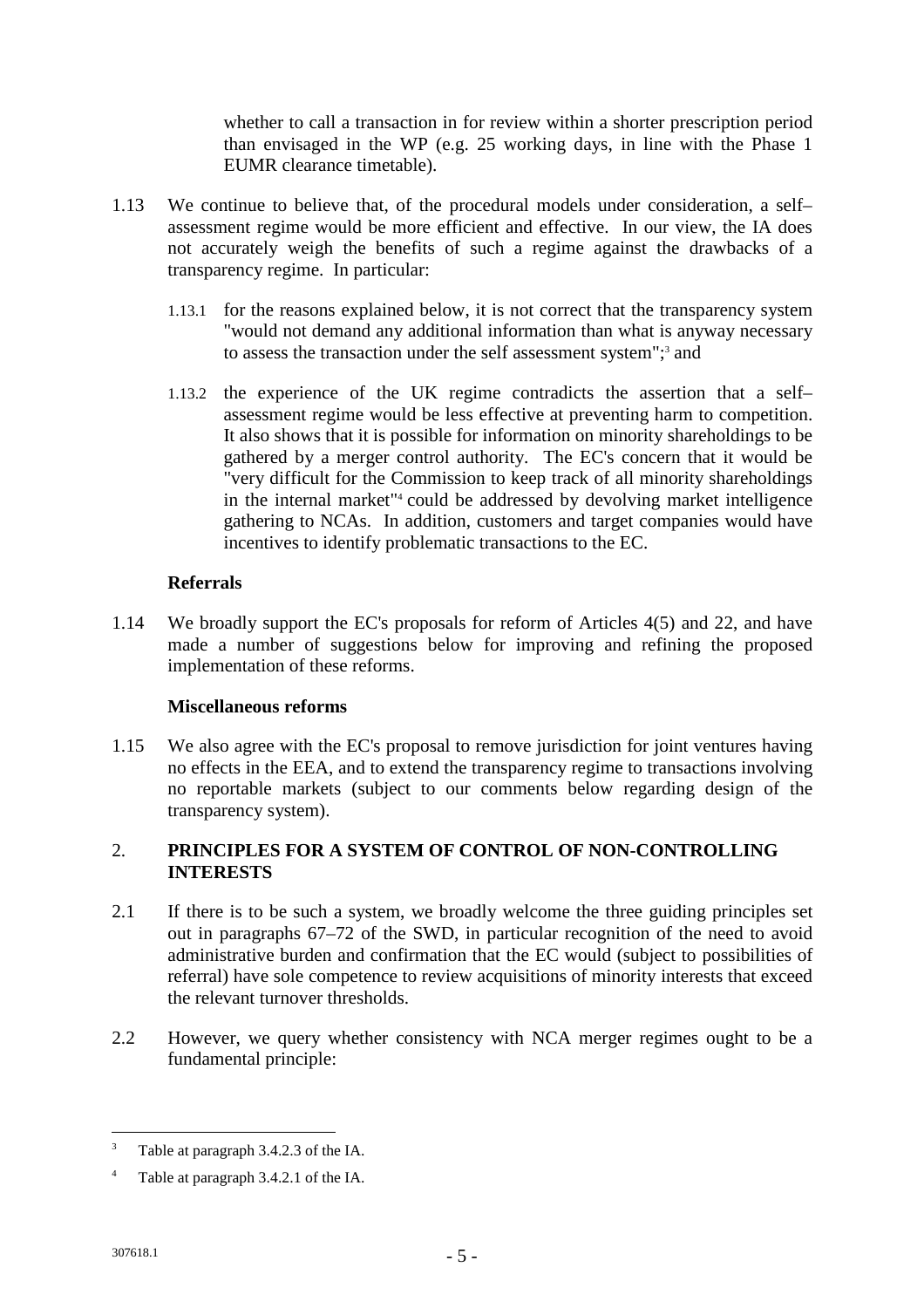- 2.2.1 Given that Germany and Austria have mandatory filing and standstill obligations and the UK has self assessment, consistency is not possible.
- 2.2.2 The statements in the table at paragraph 3.4.2.1 of the IA that under a self assessment regime Austria and Germany would not, further to a referral of the transaction, "be able to investigate [a completed] transaction under their legal framework" - are incorrect. There is no legal obstacle under German or Austrian merger control laws that prevents authorities from investigating and imposing remedies on completed transactions that are referred to them, whether they are implemented public bids, or transactions that have been implemented in breach of the applicable national standstill obligations.
- 2.2.3 As explained in 3.7 to 3.10 below, the imposition of standstill obligations cannot be justified on the grounds of effectiveness or efficiency of the regime. Given that concentrations with a Union dimension are already excluded from the scope of national filing regimes and standstill obligations, it seems to us that the EUMR could implement a non–suspensory regime without necessitating amendments to national legislation. Even if amendments to national legislation were considered necessary, that would be no obstacle, given the primacy of EU legislation.
- 2.2.4 We recognise that amendments to the EUMR will require a degree of political consensus from Member States, but consider that it is incumbent on the EC to produce draft legislation that it considers to be the most effective and efficient option, and to have regard to burdens on business in relation to what are overwhelmingly non–problematic transactions. Extension of the EUMR would involve an unavoidable loss of jurisdiction for NCAs. That should be accepted, without leading to inferior or unworkable compromises.
- 2.3 In our view, effectiveness, efficiency and legal certainty are more important guiding principles and, indeed, fundamental pillars of the EUMR in its current form. It is these principles that have informed our comments below on the procedural options for amending the EUMR.

# 3. **THE PROCEDURAL OPTIONS**

3.1 The design of the procedural options for extending EUMR jurisdiction to non– controlling interests should take into account a realistic assessment of the number of additional filings that such an extension will generate, and the corresponding burden for the business community, the EC and NCAs. In this respect, we consider that the EC's estimate of 20–30 transparency notices per year under the transparency system is much too low. The Zephyr database on which the EC relies covers only acquisitions of interests in public companies. In our experience, there are many more minority shareholdings by volume in private companies than in public ones. Property transactions, for instance, are routinely structured as consortium investments with multiple minority shareholders. As these are often large insurance companies, pension funds and sovereign wealth funds, the chances are that a high proportion of these property investments would meet the EUMR turnover thresholds. These investment stakes change hands reasonable frequently, so multiple cases would qualify. This sector alone might produce substantially more that 30 filings per year, none of which are likely to raise competition concerns. Moreover, the proposed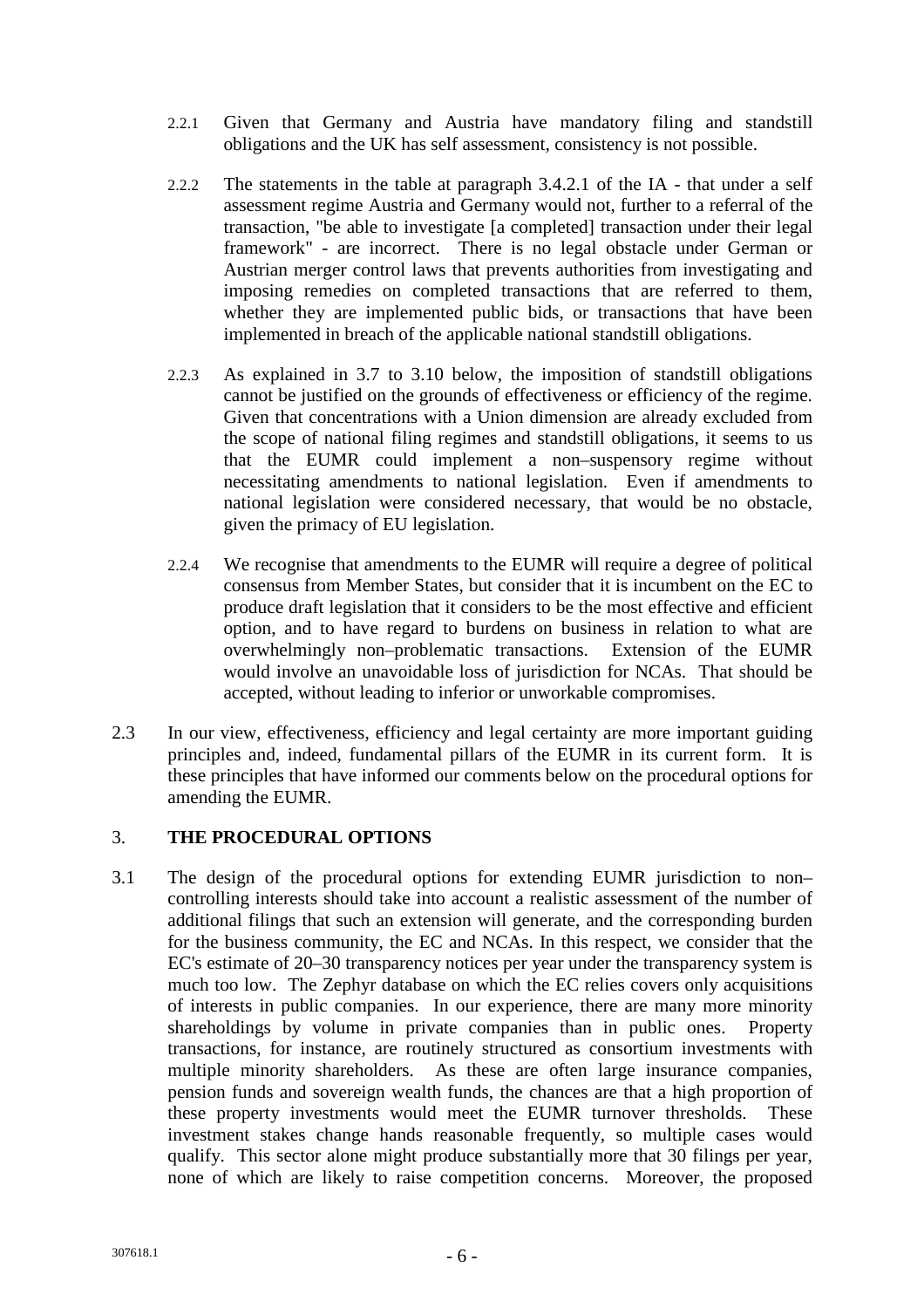thresholds (e.g. 5% plus a single board seat) appear to catch a greater proportion of transactions than in Germany, so the proportion of minority interest filings in that jurisdiction is not an accurate indicator of the number of additional EUMR filings that would be required.

- 3.2 We therefore consider that the volume of additional filings is likely to be much higher. In our view, this makes it imperative that the procedural design of the proposed reforms result in as light a burden as possible for businesses and enforcers alike.
- 3.3 A secondary consideration is that, in time, NCAs are highly likely to follow the lead of the EC and to extend their national regimes to catch non–controlling interests. In doing so, they may be expected to implement the same procedural options as those chosen by the EC. Even if the procedures chosen by the EC create inefficiencies which are considered to be manageable in the context of EUMR filing volumes, those inefficiencies are likely to be magnified when replicated across multiple national merger control regimes with much lower turnover thresholds. Overall, this will chill investment into the EU and encourage investment by EU businesses outside the EU.

### **The transparency system**

- 3.4 The position of the CLLS is that the transparency system as a hybrid of a notification regime and self assessment regime – combines the worst features of both:
	- 3.4.1 It reflects the worst features of a notification regime, in that a transparency notice is a filing in all but name. Parties will be subject to penalties on the basis of criteria which appear likely to involve highly subjective assessments. It also (in the form proposed by the EC) includes standstill obligations for 15 working days – only 10 working days fewer than for a full Form CO filing.
	- 3.4.2 It reflects the worst features of a self assessment regime, in that submission of a "transparency notice" confers no binding clearance, and therefore no legal certainty. It also creates timing uncertainty, as (under the EC's proposals) the investigation can be opened for up to 4–6 months after publication of the notice.
- 3.5 Our particular concern is that the transparency system described by the EC will simply not used, as merging parties will not have incentives to make transparency filings. This is because:
	- 3.5.1 for transactions that are unlikely to raise competition concerns (i.e. deals which are the principal focus of the transparency regime) the proposed information burden appears to be substantially the same as that which is required for a short–form filing (i.e., parties, transaction description, turnover information, market definition and market shares). Moreover, it seems to us inevitable that merging parties will be required to engage in pre–notification discussions with the EC, in order to ensure that they face no risk of fines, or rejection of their notice, for supplying incorrect or incomplete market share information; and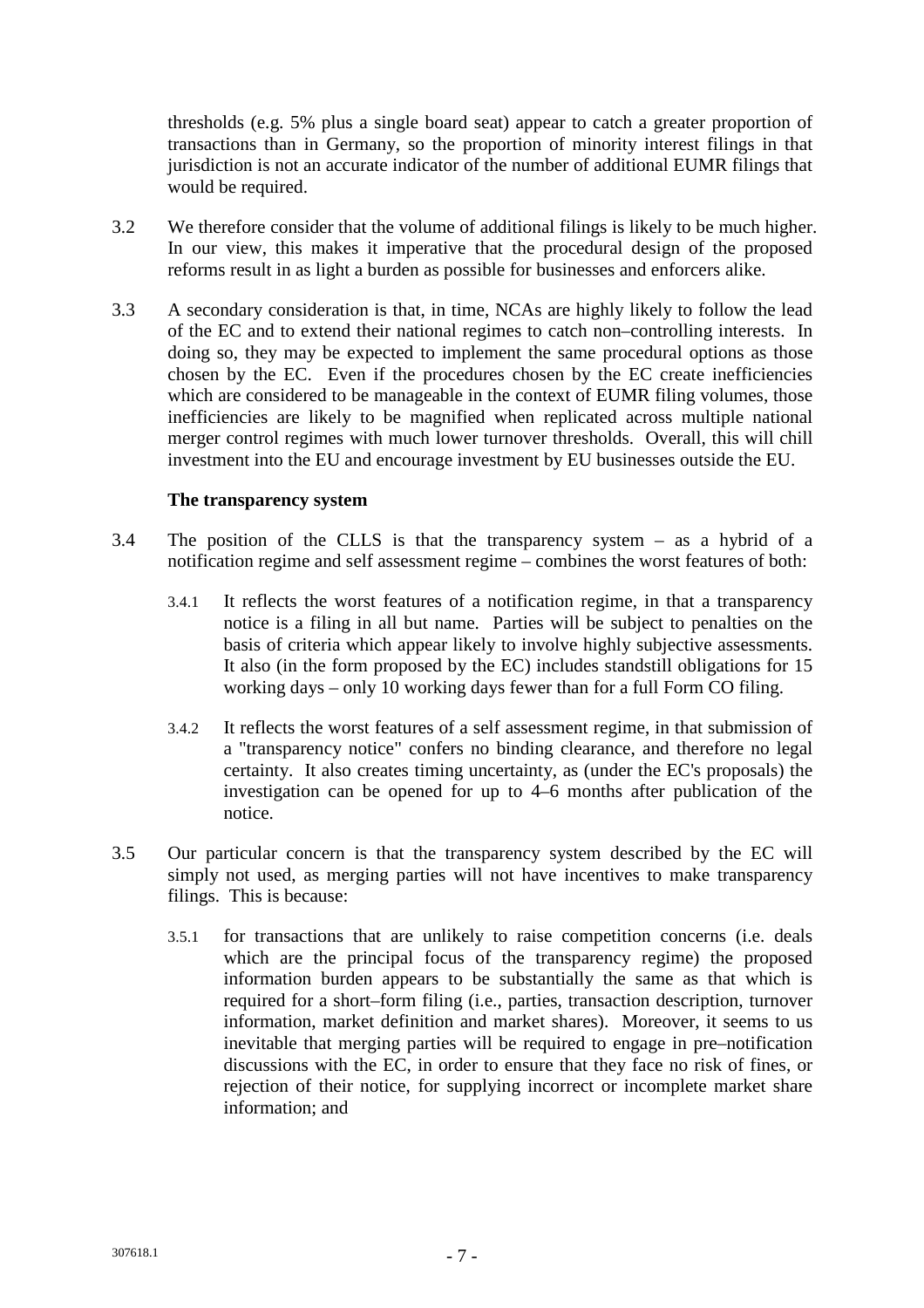- 3.5.2 the benefit of a slightly shorter standstill period (15 working days instead of 25 working days) is outweighed by the absence of a clearance and the possibility of an investigation in 6 months time.
- 3.6 Parties are therefore likely to submit Form CO notifications instead, which will create considerable and unnecessary administrative burdens for the EC and NCAs. If the EC insists on implementing some form of notification obligation, greater incentives to use it should be incorporated. Our suggestions for appropriate incentives are as follows.

### *No standstill obligations*

- 3.7 The absence of automatic standstill obligations would be an important incentive for merging parties to use the transparency filing route rather than a full filing. Moreover, allowing completion of acquisitions of non-controlling interests would not affect the ability of the EC to review such transactions and to impose remedies, where appropriate. Minority interests can be easily divested - e.g. to other shareholders – as purchasers of minority interests will not have integrated their respective businesses (EU antitrust prohibitions prevent this). In the worst case, where no suitable purchaser can be found and the alternative is for the transaction to be blocked, purchasers could be required simply to surrender or cancel their shareholding.
- 3.8 It is common for private equity purchasers, sovereign wealth finds and other financial investors to structure acquisitions as consortia with shifting alliances in order that they can be closed immediately. Moreover, sellers using an auction process also typically require immediate closing or favour those bidders that are able to do so. Consequently, imposing a standstill obligation will make the EU a less attractive destination for the capital of these investors.
- 3.9 The UK system shows that absence of standstill obligation does not inhibit cooperation with the reviewing authority (contrary to the statement in paragraph 3.4.2.1 of the IA). Information gathering powers and binding timetables achieve this.
- 3.10 In appropriate cases, the Commission could have powers to impose hold-separate obligations in order to prevent temporary harm to competition during the period of review. It might also (as is now the case in the UK) reserve the right to suspend integration for anticipated transactions in certain defined and exceptional circumstances.

# *A light touch transparency filing*

- 3.11 There should be no requirement for market share data or for internal documents simply a description of the transaction, a confirmation that the parties consider the EU turnover jurisdictional criteria to be satisfied and an indication of the markets in which the horizontal or vertical overlaps that trigger jurisdiction exist. Anything more than this and the filing will become comparable to a short Form CO, with a risk that pre-notification discussions with the EC regarding market definition and the completeness of market share data will become necessary.
- 3.12 In most cases, the EC would be able easily and quickly to verify from public sources that no concerns are likely to arise. For the remaining cases, it would have powers to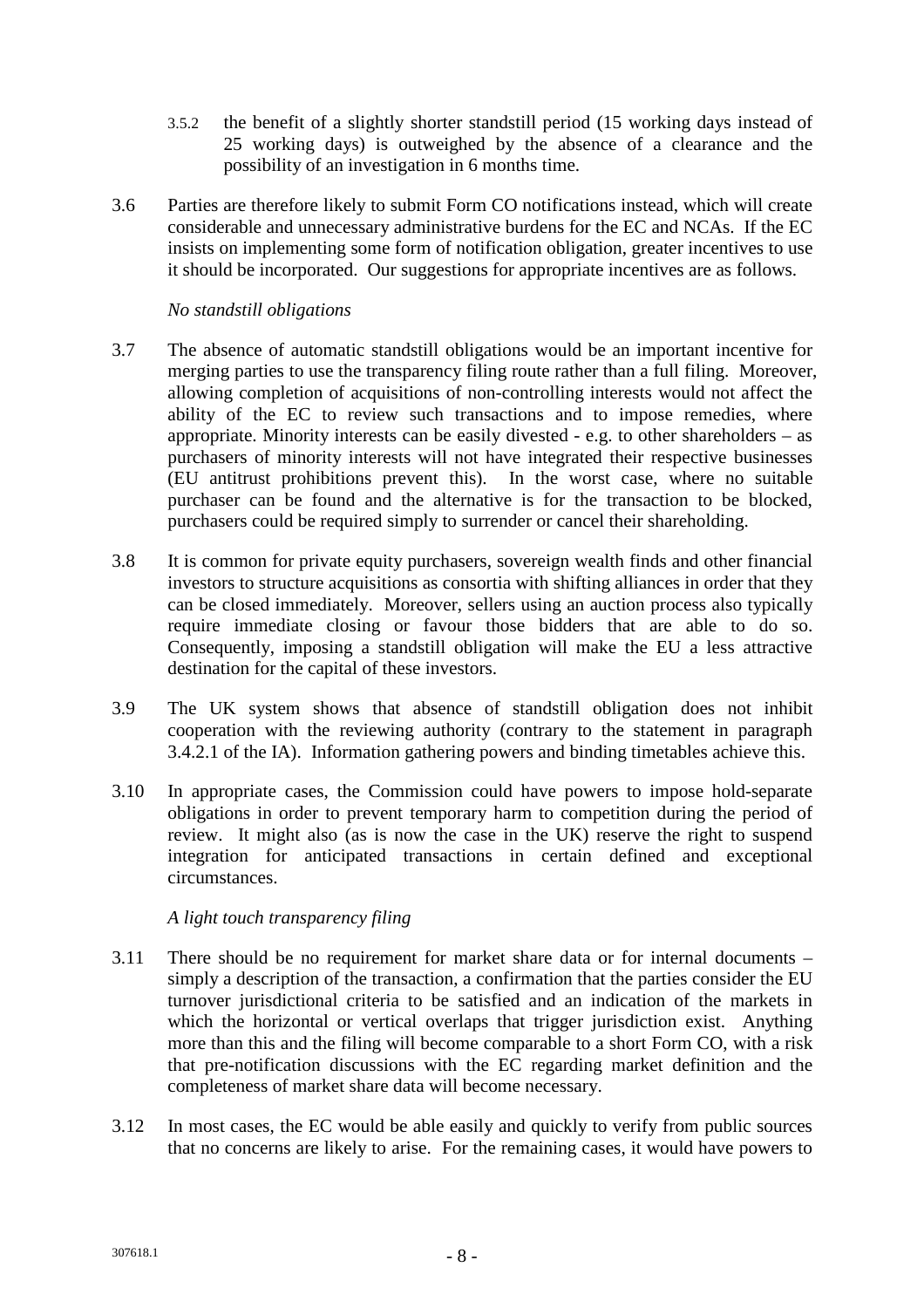require information from the parties, and to require a full notification where appropriate.

3.13 We disagree with the EC's view that requiring market shares or internal documents would not be onerous for merging parties. Contrary to the Commission's statements in the IA, parties often do not need to research market share data on various different "plausible" permutations of the market in order to conclude that a transaction will not give rise to competitive harm - their market expertise suffices. Moreover, it will frequently not be the case that the acquirer of a minority stake in a business will have sufficient access to the target's activities to enable it to have a detailed understanding of its market position. Indeed, insisting on this level of disclosure may force acquirers to seek more information from the target than that to which they would ordinarily have access, which would be an outcome of questionable benefit in light of the nature of the EC's concerns about minority interests. In addition, gathering and providing internal documents of the type required under EU and US merger filing systems can be a costly exercise. Ultimately, it involves officers or directors of the corporate group in question (which for a large multinational company, could mean a hundreds of individuals spread throughout the world) spending a significant amount of time reviewing their files to locate responsive materials, or, lawyers conducting a document review of each officer or director's files at their expensive hourly billable rate. **Annex 1** of this response contains a more detailed description of the process of gathering Item 4(c) documents for the purposes of preparing a Hart-Scott-Rodino filing in the US.

# *A shorter prescription period*

3.14 To minimise the period of legal uncertainty (and the resulting disincentives to submit transparency filings), the prescription period should be no more than two months. In the event that the EC requires the parties to provide market share data, this period could be even shorter: if the EC can assess and clear a Form CO filing in 25 working days, it ought to be able to decide whether to "call in" a transaction on the basis of information in a transparency notice within an equivalent period.

### **Self assessment**

- 3.15 In our view, the IA does not accurately weigh the benefits of self assessment against the drawbacks of a transparency filing regime. In particular:
	- 3.15.1 The table at paragraph 3.4.2.3 of the IA states that the transparency system "would not demand any additional information than what is anyway necessary to assess the transaction under the self assessment system". That is not correct. As noted in 3.13 above, for transactions involving undertakings with little or no market power (i.e. the vast majority), parties can draw on their own market knowledge to verify that there are no competition concerns.
	- 3.15.2 The table at 3.4.2.1 states that a self assessment system scores lower for "preventing harm to competition" as "it is not ensured that the Commission or the NCAs become aware of problematic transactions". However, that is also true for a transparency system. There will always be some transactions that escape review, and the Commission has presented no evidence that the number would be significantly higher under a self assessment regime with an effective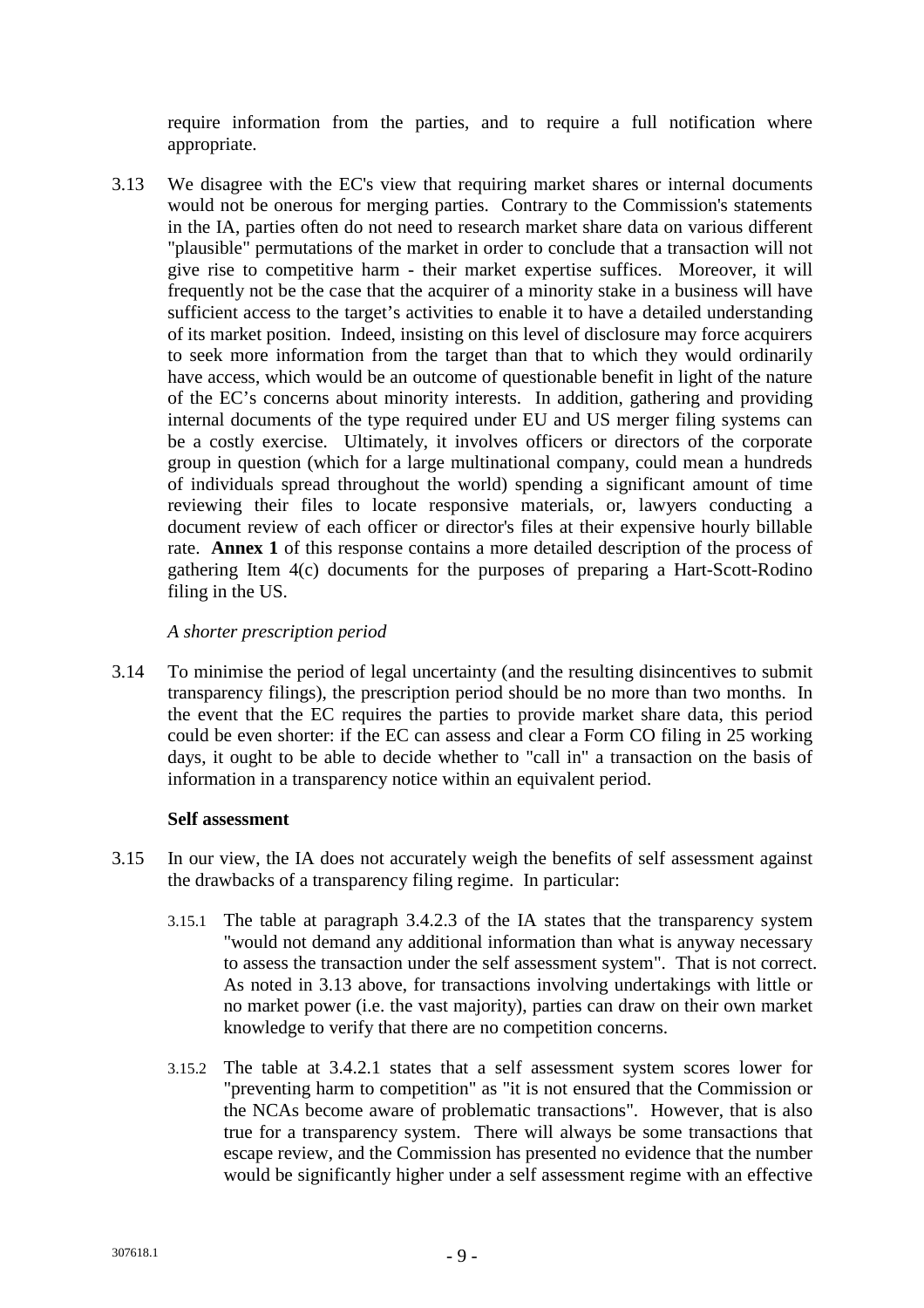monitoring and market intelligence system in place, such as that which exists in the UK.

- 3.15.3 The experience of the UK shows that it is possible for information on minority shareholdings to be gathered by a merger control authority. We invite the EC to ask the CMA whether it is aware of any potentially harmful minority interest that escaped its (or its predecessor's) jurisdiction. In addition, customers and target companies would have incentives to identify problematic transactions to the EC.
- 3.15.4 Even if it would be "very difficult for the Commission to keep track of all minority shareholdings in the internal market", it would be much less difficult for NCAs to do so in their respective jurisdictions, and to share that information with each other and the Commission. The administrative burden for the EC and NCAs in implementing such a devolved system would be less than the administrative burden for companies in complying with a transparency filing regime.
- 3.16 As regards design of a self–assessment system, we favour a self–assessment system in which the prescription period runs (as it does in the UK) from the time that details of an acquisition are published in the national business press or trade journals. The EC might consider, in the alternative, having no automatically–triggered prescription period, and instead giving the parties the option to trigger such a period by submitting a transparency filing to the EC.

# 4. **DESIGN OF THE TRANSPARENCY SYSTEM**

# **Criteria for determining a competitively significant link (CSL)**

*Horizontal and vertical links*

- 4.1 We welcome the EC's efforts to exclude obviously unproblematic minority interest cases from EUMR jurisdiction and agree with the approach of limiting jurisdiction to cases involving horizontal or vertical links between the parties.
- 4.2 However, focusing jurisdiction in this way is incompatible with the existence of mandatory filing obligations. Imposing a mandatory filing obligation (presumably with fines for failure to accurately second–guess the EC's approach to market definition, or what amounts to the same "sector" of activity) would be inconsistent with legal certainty and would result in large numbers of transparency notices based on precautionary but implausible market definitions. Again, we note that minority shareholders often will lack the detailed information needed to make these sorts of analyses.
- 4.3 Given the importance of clarity over applicability of the EUMR:
	- 4.3.1 The EC should clarify that (as is implied in paragraph 46 of the WP and paragraph 88 of the SWD) jurisdiction cannot be triggered if the parties are merely potential competitors.
	- 4.3.2 The EC would also need to distinguish between "direct" and indirect vertical links, as indicated in paragraph 88 of the SWD. We suggest that the decisive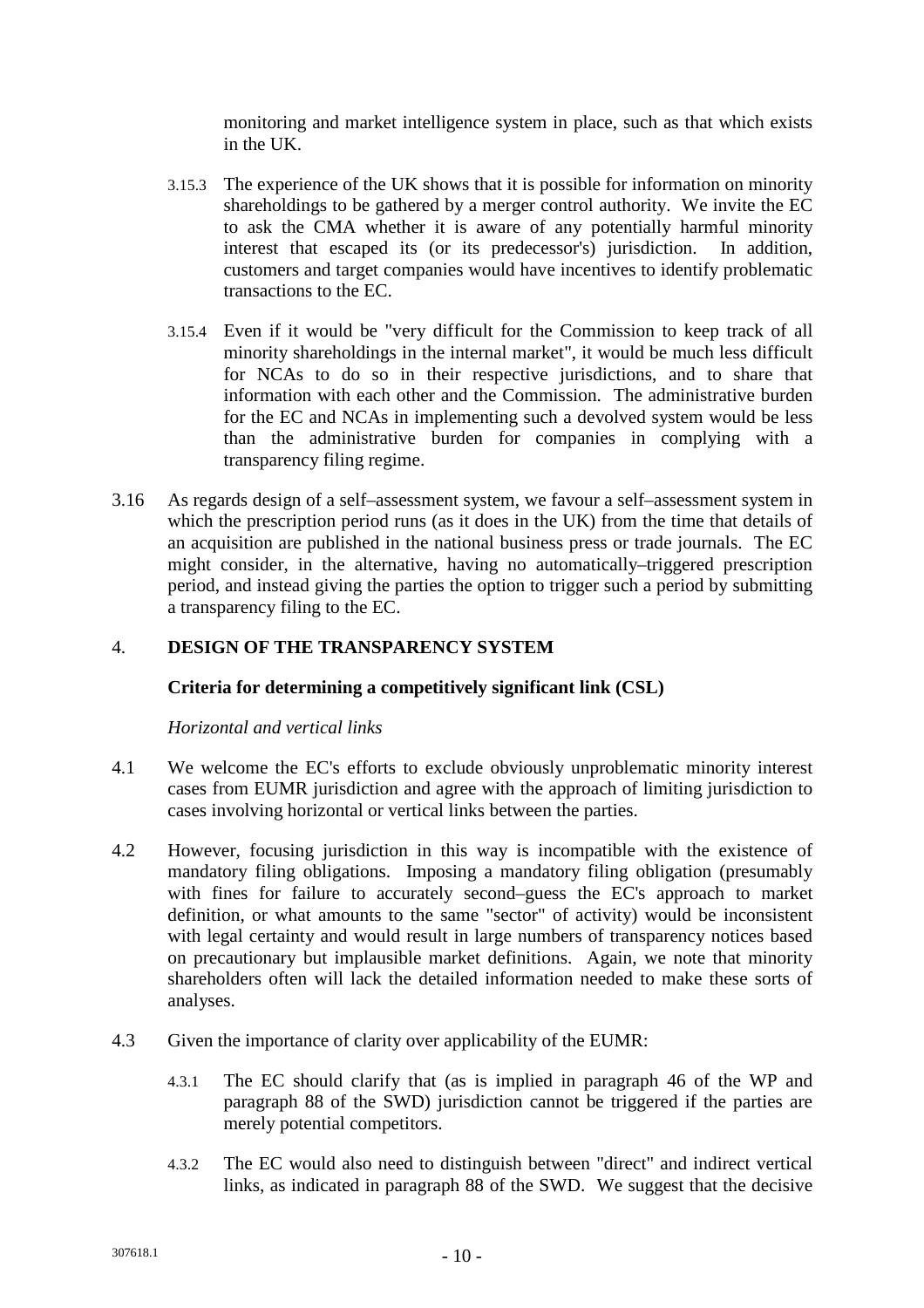criterion should be whether the product or service of the upstream undertaking is an "important input", in line with the definition in footnote 10 of the Simplified Procedure Notice.<sup>5</sup> The EC should also provide guidance on what would amount to an important input for these purposes, perhaps by reference to the proportion of costs of producing the downstream product for which the input accounts (the factors discussed in paragraph 34 of the Non–Horizontal Guidelines are insufficient in this respect).<sup>6</sup>

- 4.3.3 The information available to acquirers of minority interests is typically much less than that which is available when acquiring a controlling stake. Unless this is addressed, the EC's powers to impose fines should be subject to an exception for cases where the parties can show that they had no reasonable opportunity to obtain the requisite information to allow them to assess whether a horizontal or vertical link arose.
- 4.4 We are particularly concerned by the suggestion in footnote 67 of the SWD that jurisdiction would be triggered if an acquirer also holds a non–controlling interest in another undertaking with a vertical or horizontal link to the target. That would impose very onerous obligations on financial investors to track all such interests and would multiply the number of transparency filings required by an order of magnitude. The likelihood of anticompetitive effects arising from such weak competitive links seems to us to be far too remote to justify such a burden. For example, where an acquirer has minority financial interests in two competitors or vertically–related undertakings, but no ability to influence the market conduct of either undertaking, it would be impossible for the acquirer to unilaterally increase prices or restrict output of either rival business, which paragraph 50 of the SWD recognises as being a necessary condition for application of the relevant theory of harm. We therefore urge the Commission to specify that only existing links amounting to decisive influence will be taken into account.

*The significance threshold*

- 4.5 The CLLS welcomes the approach of excluding the filing requirement for competitive links that are not significant. We also welcome the Commission's preliminary efforts to define the criteria that would determine whether a link is deemed to be significant. However, we consider that the thresholds proposed by the Commission are too low and that the qualitative tests set out in the SWD are too broad and too vague.
- 4.6 As regards the shareholding thresholds:
	- 4.6.1 We recognise the theoretical possibility for financial interests in the profits of another company to distort competition. However, such theories of harm have featured in remarkably few cases to date and, where they have been subject to scrutiny and economic analysis, have been dismissed as unsupported by the

<sup>5</sup> Commission Notice on a simplified procedure for treatment of certain concentrations under Council Regulation (EC) No 139/2004, OJ 2013 C366/04

<sup>6</sup> Guidelines on the assessment of non-horizontal mergers under the Council Regulation on the control of concentrations between undertakings, OJ 2008 C265/6.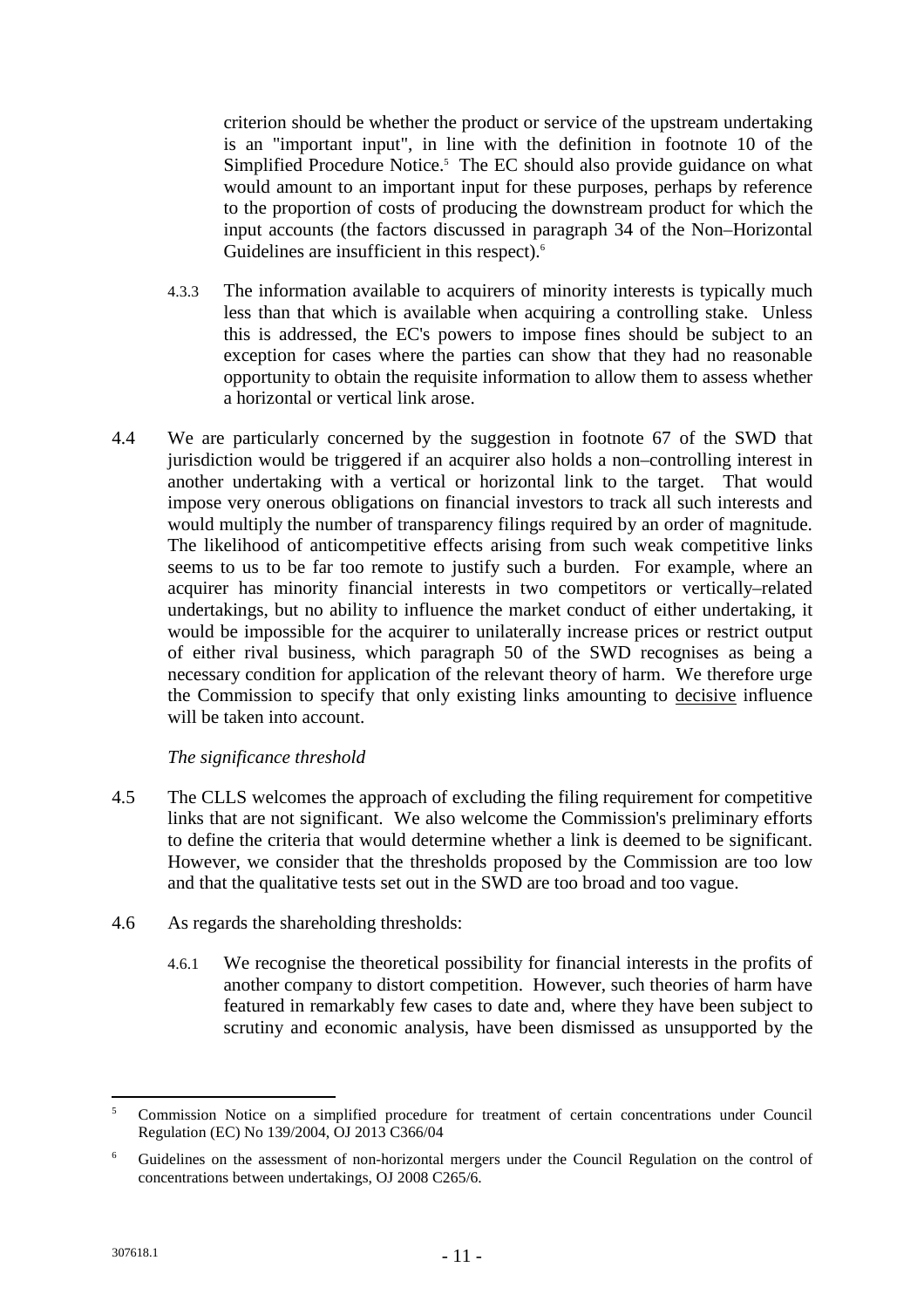evidence. <sup>7</sup> Consequently, if there is to be a level beyond which a CSL is to be presumed (i.e. the "additional rights" are not to be required to found jurisdiction), this level should be increased to at least 25%. Under the national laws in most Member States, this level of shareholding introduces certain rights which may in some circumstances influence business decisions. However, we would question the need for a presumption in circumstances where decisive influence is not being acquired. There is a good case for "additional rights" to be necessary at all levels of interest below decisive influence.

- 4.6.2 We also consider the 5% threshold to be much too low.<sup>8</sup> Unless accompanied by additional control rights that bear directly on the competitive conduct of the target company (as opposed, for example, to a single board seat), it is extremely unlikely that such a low shareholding would allow its holder to impose its will on the target irrespective of the interests of shareholders representing the remaining 95% of the target. Consequently, we consider that this secondary threshold should instead be 15%.
- 4.7 A shareholding threshold of 15% (in a horizontally or vertically related undertaking) would be consistent with the decisions of the EC and NCAs cited in the SWD and Annex II of the 2013 consultation, in which remedies have been imposed in respect of CSLs:
	- 4.7.1 Almost all the cases cited by the EC have involved shareholdings of more than 20%;
	- 4.7.2 Only three cases involved a shareholding of less than 15% that was required to be divested.<sup>9</sup> These involved either additional structural links (such as a longterm exclusivity agreement in *Glencore/Xstrata* or indirect shareholdings through other minority investments in *VEBA/VIAG*), or in fact amounted to de facto control of voting rights in excess of 25% (due to low shareholder turnout, in *A–Tec Industries*). They are also notable for their absence of any economic analysis of why such low shareholdings might give rise to concerns.
	- 4.7.3 All the cases in which the US courts have identified an antitrust merger violation involved shareholdings of more than 15%.<sup>10</sup>
- 4.8 The reason why shareholdings of less than 15% have not given rise to concerns in past decisions is likely to be that levels of shareholder influence are self–policing to a

<sup>7</sup> See, for example, *Ryanair/Aer Lingus* merger inquiry, Final Report of the CC (August 2013), paragraph 7.148, where having considered this theory in some detail, the CC dismissed it for lack of evidence, in part because of "the uncertainty and indirectness by which Aer Lingus' profit will flow back to Ryanair."

<sup>8</sup> Although some stakes in excess of 15% have been required to be sold down to 5% (e.g. in the *Ryanair/Aer Lingus* and *BSkyB/ITV* cases), these were remedies, in respect of which the relevant authorities had a measure of appreciation to prevent future problems. Such cases do not therefore suggest that minority interests of less than 15% are potentially problematic.

<sup>9</sup> Case M.6541 *Glencore / Xstrata*, Commission decision of 22 November 2012; Case COMP/M.1673, *VEBA/VIAG*, Commission decision of 13 June 2003; and B5- 198/07, *A-Tec Industries AG / Norddeutsche Affinerie AG*, decision of the Bundeskartellamt (2008).

<sup>10</sup> See paragraph 76 of Annex II of the 2013 consultation.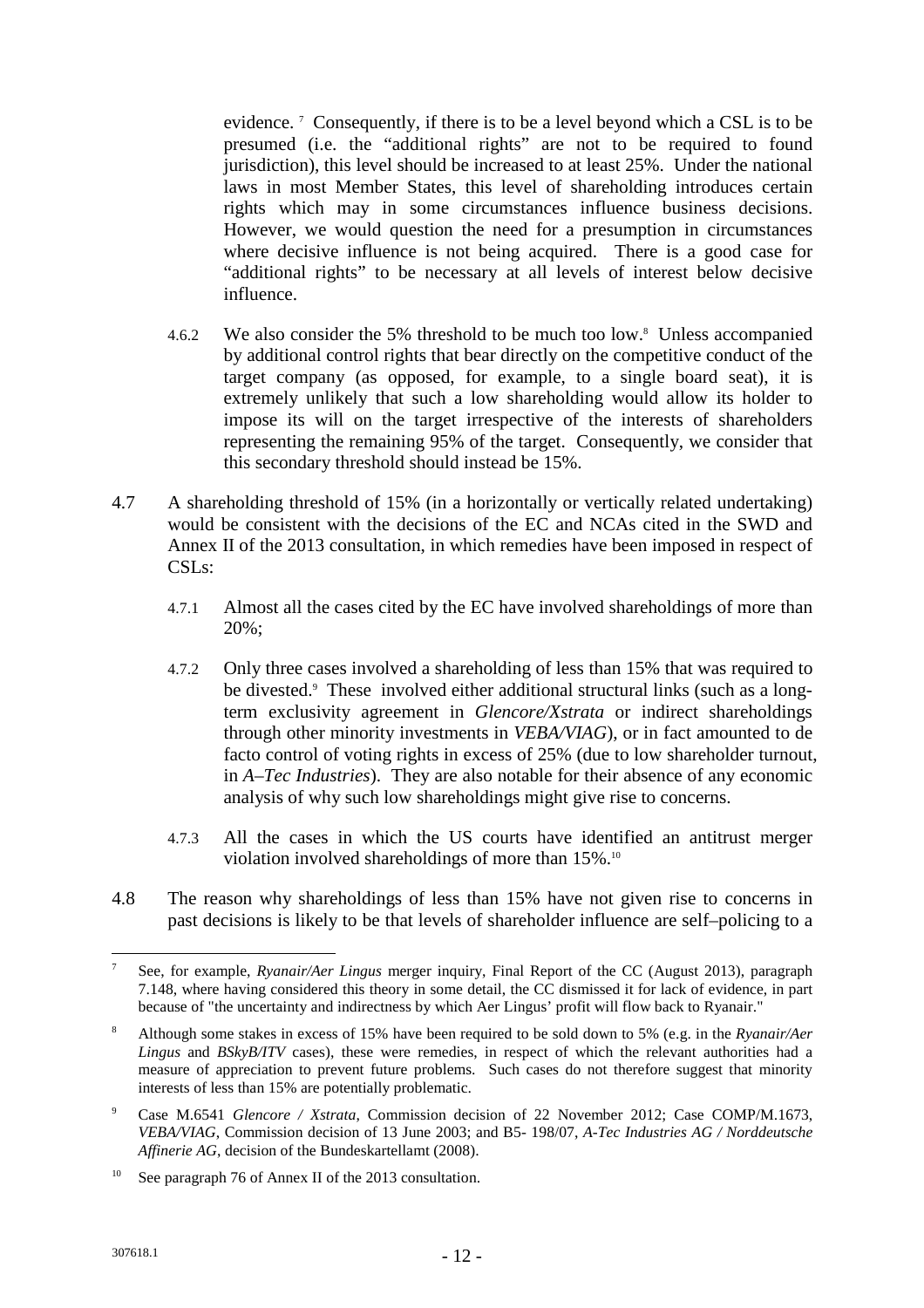degree: other shareholders have no incentives to allow one shareholder a degree of influence that is substantially disproportionate to its financial interest in the target company.

- 4.9 In addition, in order to justify further review, minority interests should be accompanied by "additional rights" that would trigger a filing obligation:
	- 4.9.1 The test should be consistent with the simplicity, clarity and legal certainty of the "decisive influence" test under the EUMR.
	- 4.9.2 Unless the EC opts for a self–assessment, it would not be appropriate to import into the EUMR the degree of subjectivity that is inherent in assessing whether "material influence" arises under the UK regime, whereby the question of whether a given right is competitively significant depends on the competitive context of the target company.
	- 4.9.3 Instead, the test for "additional" rights should focus (in the same way as the test for decisive influence) on whether the acquirer is able to veto one or more of a clearly defined set of decisions that, while short of decisive influence, have the potential to influence the competitive conduct of the target company. Such an ability would assessed by reference to all the applicable governance arrangements (articles of association, shareholders agreement, corporate laws) and the test would be satisfied in relation to public companies<sup>11</sup> if there is a de facto ability to veto such decisions due to low turnout at shareholder meetings.<sup>12</sup>
	- 4.9.4 Careful consideration would need to be given to defining the specific types of veto right. There may, for instance, need to be a distinction made between veto rights in the context of public and private companies. For example, rights to veto the dis-application of pre-emption rights will confer much greater influence in public companies, where there are large numbers of small shareholders. Some suggestions of the types of decisions of the target that may be relevant, based on UK and German cases, include decisions to:
		- (a) Enter into a merger, a sale of a business, an acquisition, or a joint venture;
		- (b) Undertake investments or divest assets;
		- (c) Raise funding, whether through debt or equity;
		- (d) Enter into supply arrangements;
		- (e) Commence legal or regulatory proceedings;
		- (f) Amend the corporate governance documents of the company, such as its articles of association; and

<sup>&</sup>lt;sup>11</sup> In relation to private companies, it is realistic to assume that all holders of a stake in excess of 5% will vote.

Again it must be borne in mind that minority shareholders are unlikely to have access to historic voting records.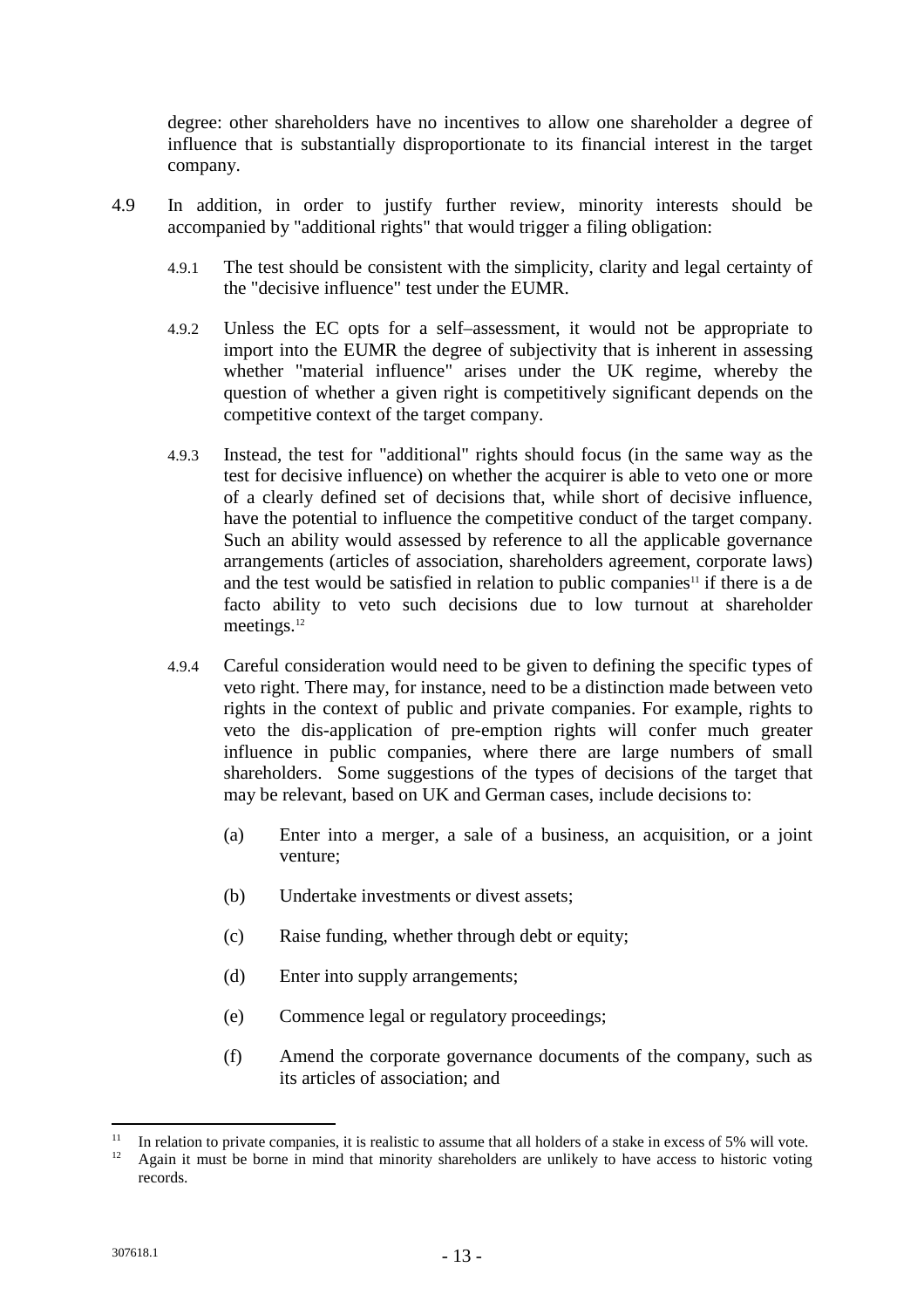- (g) Change the share capital of the company (in so far as this may inhibit the target's ability to raise new equity funding or enter into strategic M&A transactions).
- 4.10 We recognise that access to commercially sensitive information regarding the target is a relevant factor for delimiting the scope of cases over which jurisdiction should arise. However:
	- 4.10.1 it should be recognised that acquirers may forego access, even if they have a theoretical right to it.<sup>13</sup> Accordingly, where the acquirer has entered into (or will enter into) appropriate compliance arrangements to restrict the flow of competitively sensitive information between it (and its board nominees) and the target, no filing obligation should be triggered. In this regard, the Commission should publish guidelines to clarify the restrictions that should be put in place on information flows to shareholders and directors with links to vertically– or horizontally–related undertakings;
	- 4.10.2 access to information is irrelevant in the context of vertical links. Exchanges of information between vertically–linked companies only give rise to competition concerns if they amount to the disclosure of pricing intentions of a competitor (i.e. a hub and spoke information exchange). However, such information is not of a type that minority shareholders of a company are entitled to receive (and, even if they were, it is already covered by the Article 101 prohibition). Consequently, even if information rights are considered relevant for determining the significance of a competitive link, this should only be the case for horizontal links; and
	- 4.10.3 reference to a vague standard of "competitively sensitive information" would be unwise. Given the very low threshold and considerable uncertainty which arises from the developing treatment of information exchange as a breach of Article 101, it is questionable whether this would amount to any meaningful type of filter. Rather, the EC should specify the precise types of information, the disclosures of which would trigger jurisdiction.
- 4.11 We do not consider it appropriate to treat the presence of a single board seat as a factor that would trigger a filing. Instead, the question should be whether the acquirer of the competitive link will have a sufficient number of board seats or voting rights on the board to allow it to veto competitively significant decisions that are taken at board level.

# **Amendment of the Banking Clause**

4.12 We query why the Commission is proposing to limit the extension of the banking clause to "restructuring transactions" (including debt–for–equity swaps). Any transaction that would not be deemed a concentration as a result of Article 3(5)(a) should also not be deemed to be an acquisition of a competitively significant link.

<sup>&</sup>lt;sup>13</sup> The same is true for veto rights. If acquirers are entitled to them but forego them they should be disregarded.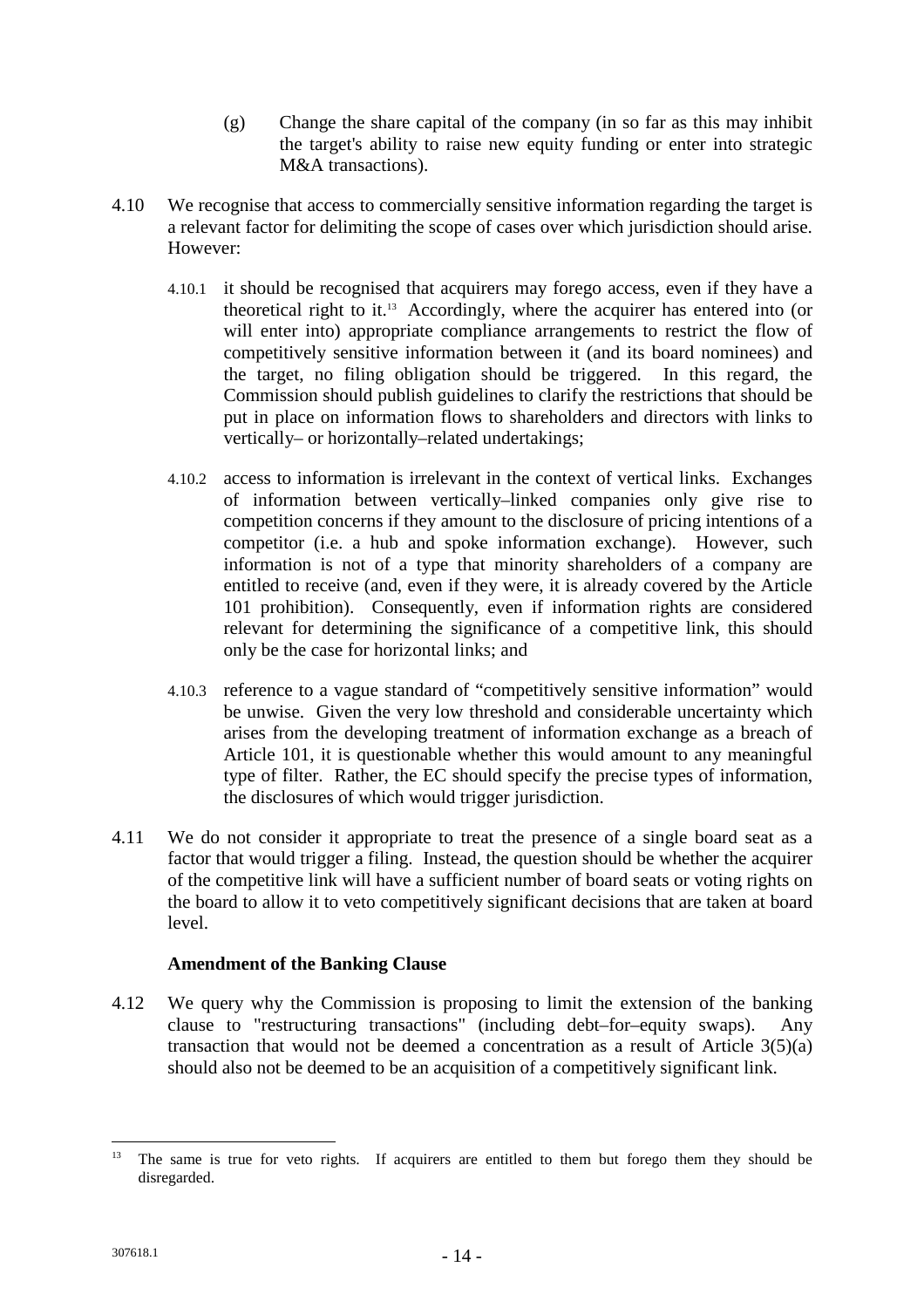### **Staggered Acquisitions**

- 4.13 We agree with the proposal contained in the SWP that a transparency filing should be required only when a significant competitive link is acquired, and that a new filing should not be required every time that the relevant shareholding is increased and/or the accompanying rights are strengthened (unless this amounts to an acquisition of decisive influence).
- 4.14 There are certain implications of this approach that the EC will need to address:
	- 4.14.1 In clearing (or opting not to investigate) an acquisition, the EC will be implicitly authorising the acquirer to increase its stake to a level that falls just shy of decisive influence.
	- 4.14.2 In many cases, it will therefore need to assess the transaction as if some higher, hypothetical degree of control or financial interest has been acquired, than is actually the case.
	- 4.14.3 What must be avoided is a situation in which the EC identifies competition concerns arising from that higher, hypothetical interest and prohibits the transaction (or orders it to be fully unwound, as implied by the proposed reform of Article 8(4) described in paragraphs 190-194 of the SWD), notwithstanding that the actual acquisition does not itself raise competition concerns. For example:
		- (a) The EC might conclude that an acquisition of a 20% financial interest with no control rights will not give rise to an incentive and ability to raise prices, but that if the stake were increased in the future to 49% (falling short of decisive influence) such concerns would arise; or
		- (b) The EC might conclude that an interest of 5% plus a single board seat would not confer any meaningful degree of competitive influence over decisions that are relevant to the target's competitive conduct, but that concerns would arise if the acquirer were to increase its level of influence to three board members and a right to veto major investments (again, falling short of decisive influence).
	- 4.14.4 The EC will therefore need to be prepared, when issuing clearance decisions, to identify the threshold at which any further increases in the magnitude of the CSL might give rise to concerns, and to require the acquirer, as a condition of clearance, to notify to the EC any further increases that exceed that threshold.

### **Turnover thresholds**

- 4.15 The SWP indicates that the current thresholds for Union dimension would apply for acquisitions of CSLs, but does not provide details of how this would be implemented. We make the following suggestions:
	- 4.15.1 As indicated in our previous response, any new regime should be neutral as regards its impact on notifiability of acquisitions of decisive influence. Acquisitions of decisive influence that are not currently notifiable should not become notifiable as a result of the implementation of the EC's proposals.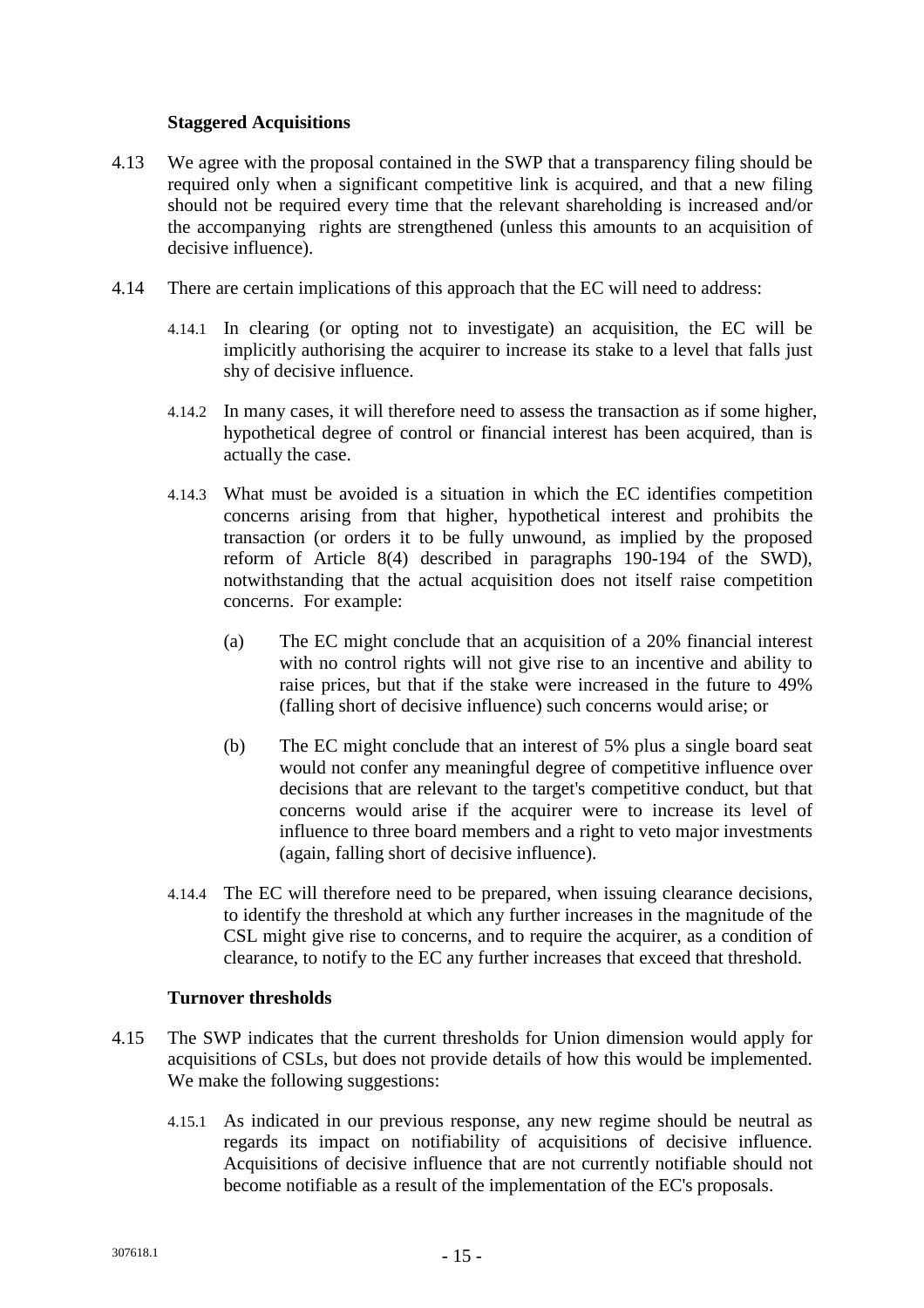- 4.15.2 Article 5(4) EUMR should apply in the same way for calculating turnover of acquirers of CSLs and their targets as they do for calculating turnover of undertakings concerned in an acquisition of decisive influence.
- 4.15.3 For acquisitions of CSLs, we continue to believe that turnover thresholds should be assessed by reference to the acquirer and target alone, without taking into account turnover of other undertakings which have decisive influence or a CSL in the target, or will have such an interest as a result of the transaction. This would be appropriate, as the theories of harm that have prompted the EC's current proposals all relate to the competitive relationship between acquirer and target. This also appears to correspond with the (albeit ambiguous) suggestion put forward by the EC in footnote 82 of the SWP. If this approach is not adopted, very large numbers of CSLs will satisfy the turnover thresholds simply because of the turnover of other investors whose interests in the target have no bearing on the competitive effects of the CSL under assessment (see also our comments in 3.1 above).
- 4.15.4 The EC will need to consider how to address situations in which an acquiring consortium is comprised of some acquirers of CSLs that meet the turnover thresholds (e.g. because the acquirer and target each have turnover of more than  $E250$  million in the EU) and some that do not (because the acquirer has turnover of less than  $E$  (250 million in the EU). The implication of the above approach is that the Commission would have jurisdiction to review only acquisitions by the former set of acquirers, leaving acquisitions by the latter set to be reviewed under national merger control regimes, or referred upwards for review by the EC.
- 4.15.5 We consider that this approach would be appropriate. In particular, it would not risk the "artificial division" of transaction assessments (which the EC identifies as a potential concern in the context of acquisitions of decisive influence), $14$  as the competitive assessment of each CSL would be standalone. with no relationship between the substantive competition issues raised by different acquirers. It would, however, be important to afford acquirers that do not meet the turnover thresholds the right to request that their related acquisitions are referred upwards for review by the EC, so that they can ensure consistency of timing and procedure for the consortium acquisition as a whole, where desired.

# **Interaction with the referral system**

4.16 Careful consideration will need to be given to adapting the referral system to accommodate acquisitions of CSLs. We consider that the right of a Member State to request a referral following a (full) notification of an acquisition of a CSL should be curtailed in circumstances where the NCA has already received information on that CSL in the form of an earlier transparency filing, and did not request a referral at that stage. See also our comments in 4.15.5 above.

<sup>14</sup> Paragraph 122 of the SWP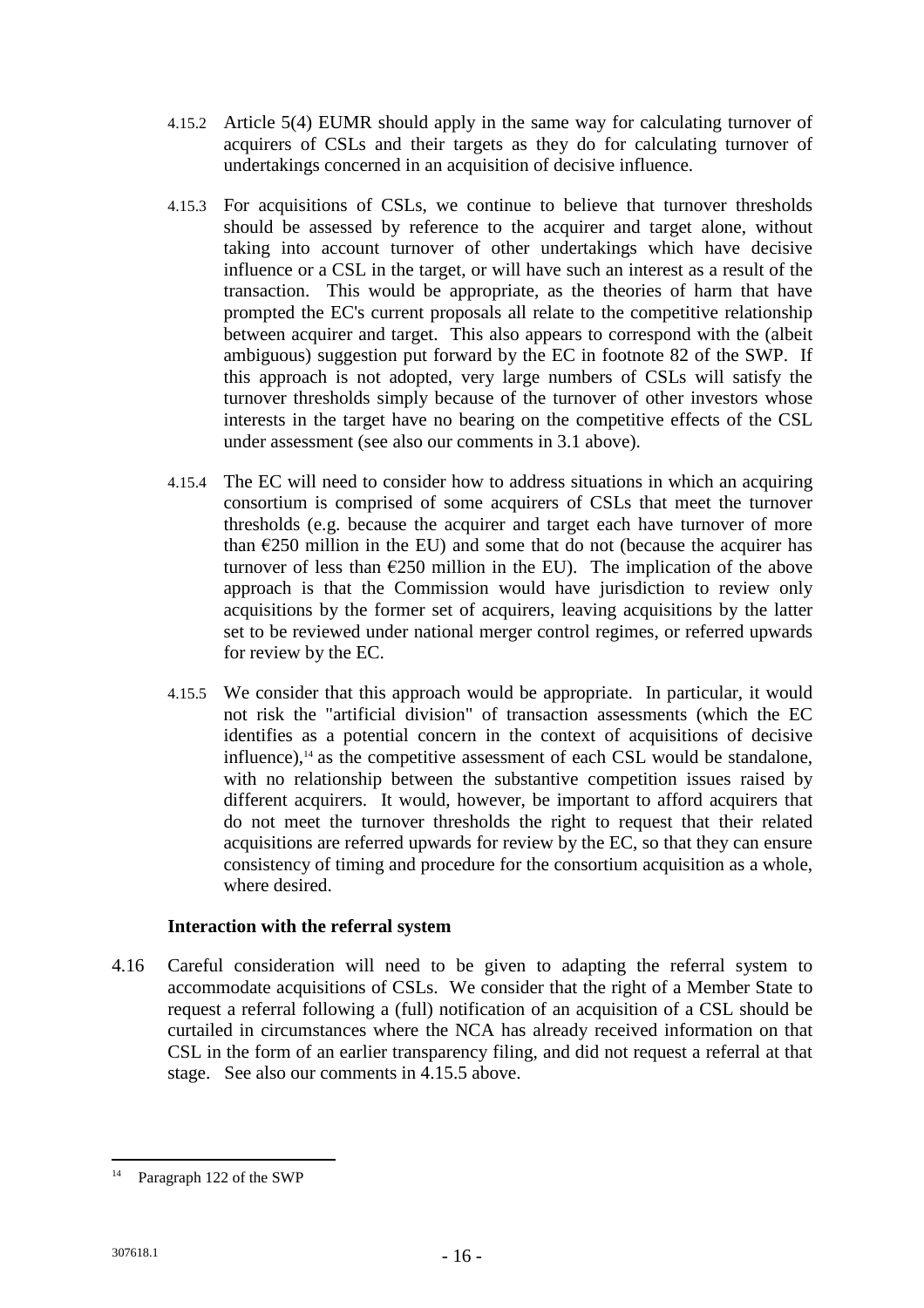#### **Substantive Assessment**

- 4.17 Subject to our comments above regarding staggered acquisitions, we agree that the SIEC test is sufficiently flexible and appropriate for the assessment of non– controlling interests. Given that non-controlling interests raise some different issues to acquisitions of control, guidance on the EC's approach to the substantive assessment of non-controlling interests will be necessary.
- 4.18 We also agree with the EC's proposed approach to ancillary restraints.

# 5. **CASE REFERRALS**

### **Article 4(5)**

- 5.1 We broadly support the proposed reforms of Article 4(5) referrals, subject to the following comments:
	- 5.1.1 In cases where an NCA has vetoed an Article 4(5) referral following submission of a Form CO by the parties, our view is that the NCA should be required to accept that Form CO as a complete notification for the purpose of its national merger control rules, and that its review period should therefore start to run on the date on which it exercises its veto. Requiring the notifying parties to engage in a second set of pre–notification discussions in order to verify completeness of the filing under the applicable national regime would be inefficient, unnecessary and harmful to the predictability of transaction timing.
	- 5.1.2 Paragraphs 140 and 141 of the SWP indicate that the EC intends to introduce some form of information exchange between the EC and NCAs during pre– notification, and that amendments to Article 19 EUMR might be necessary to "encourage" parties who intend to notify under Article 4(5) to engage in contact with the relevant NCAs. While unclear, this implies that confidential information about a transaction may be disclosed to NCAs without the parties' consent. While we agree that it would be sensible for NCAs to have access to information received by the EC after a notification has been made, in order to assess whether to veto a referral, we see no justification for removing control over the dissemination of such information from merging parties during pre– notification:
		- (a) First, involving several NCAs at this early stage of the process could lead to more complexity and a greater information burden for the parties, thus delaying the filing and eliminating the efficiencies and timing advantages that would otherwise arise under the proposed reform.
		- (b) Second, for transactions not yet in the public domain, it would result in multiple NCAs receiving highly sensitive market (and insider) information. We recognise that the ECN has a good record of maintaining the confidentiality of documents, but as events in recent years have shown, information can escape from even the most secure of systems.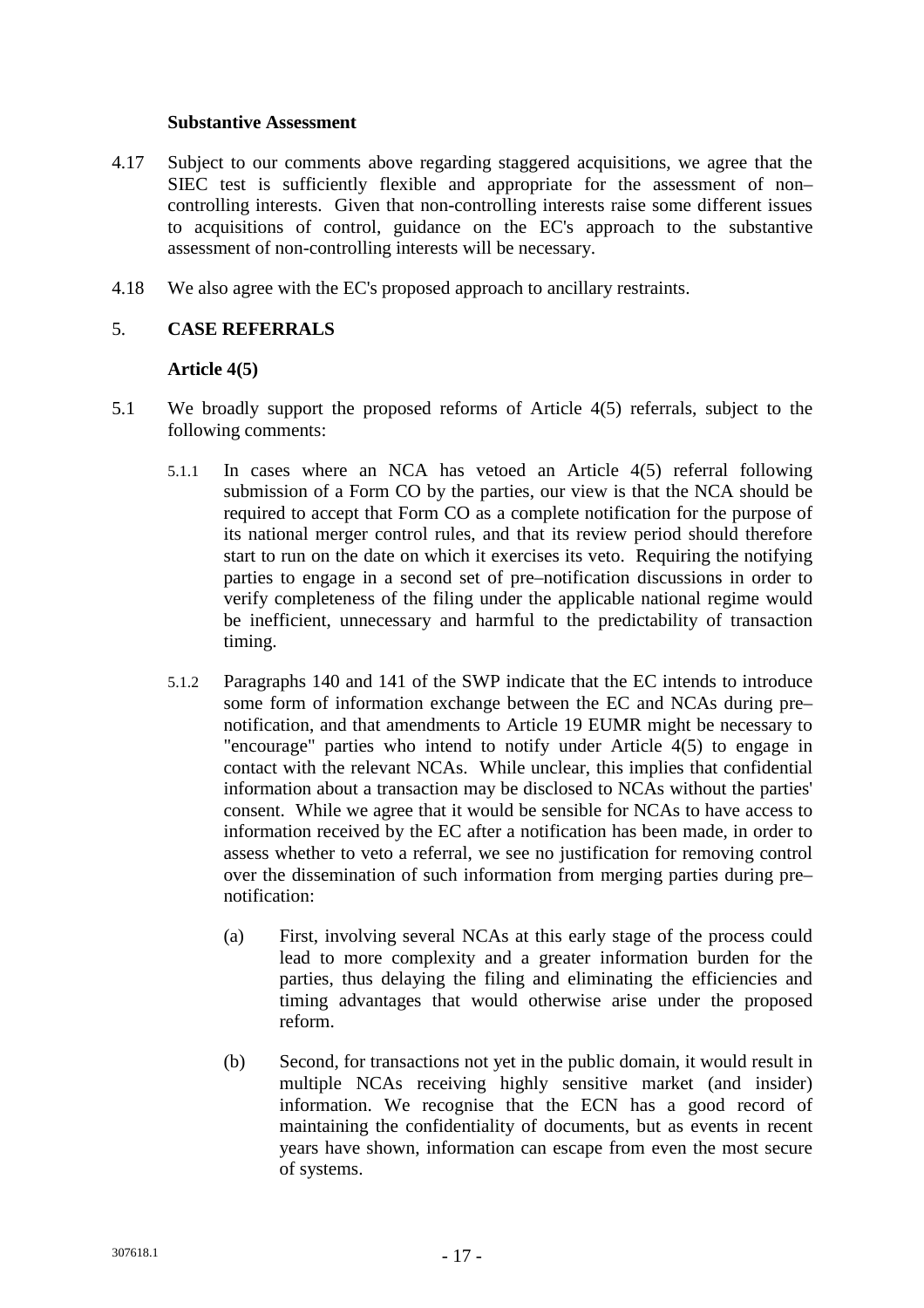(c) Third, the disclosure of information to NCAs should be by the parties, not the Commission, and should be at the discretion of the parties. We recognise that there may be circumstances in which providing information to one or more NCAs is desirable, as it will help to ensure a smooth and predictable filing process. However, parties and their business advisers are best placed to make such assessment, and can manage the relevant contacts with NCAs themselves. If they do decide to provide pre-notification information to an NCA, parties will have every incentive to ensure that such information is accurate and complete, as those NCAs will subsequently receive a copy of the filing.

# **Article 22**

- 5.2 We welcome the proposal to remove the possibility for Member States to request an Article 22 referral even when they have no jurisdiction to review a transaction under their national merger control laws. We consider this to be a very positive development.
- 5.3 As regards implementation of this reform, we consider the system described in paragraphs 148–159 of the SWP to be broadly workable, subject to the following comments:
	- 5.3.1 Paragraph 153 suggests that NCAs might be under an obligation to circulate information regarding a transaction to other NCAs during pre–notification discussions. For the reasons outlined above in relation to Article 4(5) referrals, we consider that pre–notification dissemination of confidential information about a transaction should be at the option of the merging parties, and should take place only with their consent. In many cases, it will be advantageous to the parties to allow an information notice to be circulated during pre– notification, as that will mean that the risk of a referral can be resolved at an earlier stage, but that should be a strategic decision for the parties, not an obligation.
	- 5.3.2 Paragraph 154 of the SWP indicates that NCAs would be required to circulate an information notice with an indication of whether they intend to request a referral "without delay". The vagueness of that requirement will adversely impact the predictability of timing for reviews and, ultimately, closing of transactions, with attendant financing costs. We suggest a limit of 3 working days, in line with the EC's obligations under Article 19 EUMR.
	- 5.3.3 The description of the envisaged referral system in paragraphs 153-158 of the SWD is unclear on what would happen if the MS that circulates an information notice in relation to a transaction decides not to request an Article 22 referral, but another Member State is minded to make such a request. We submit that the second Member State should be required to make any such referral within the suspension period that is triggered by the information notice, i.e. no later than 15 working days after notification to the first Member State. That should be the case even if the second Member State has not, at that time, received a full notification, or has received its notification after the first Member State. This could be implemented by providing that any Member State that has decided not to request a referral within 15 working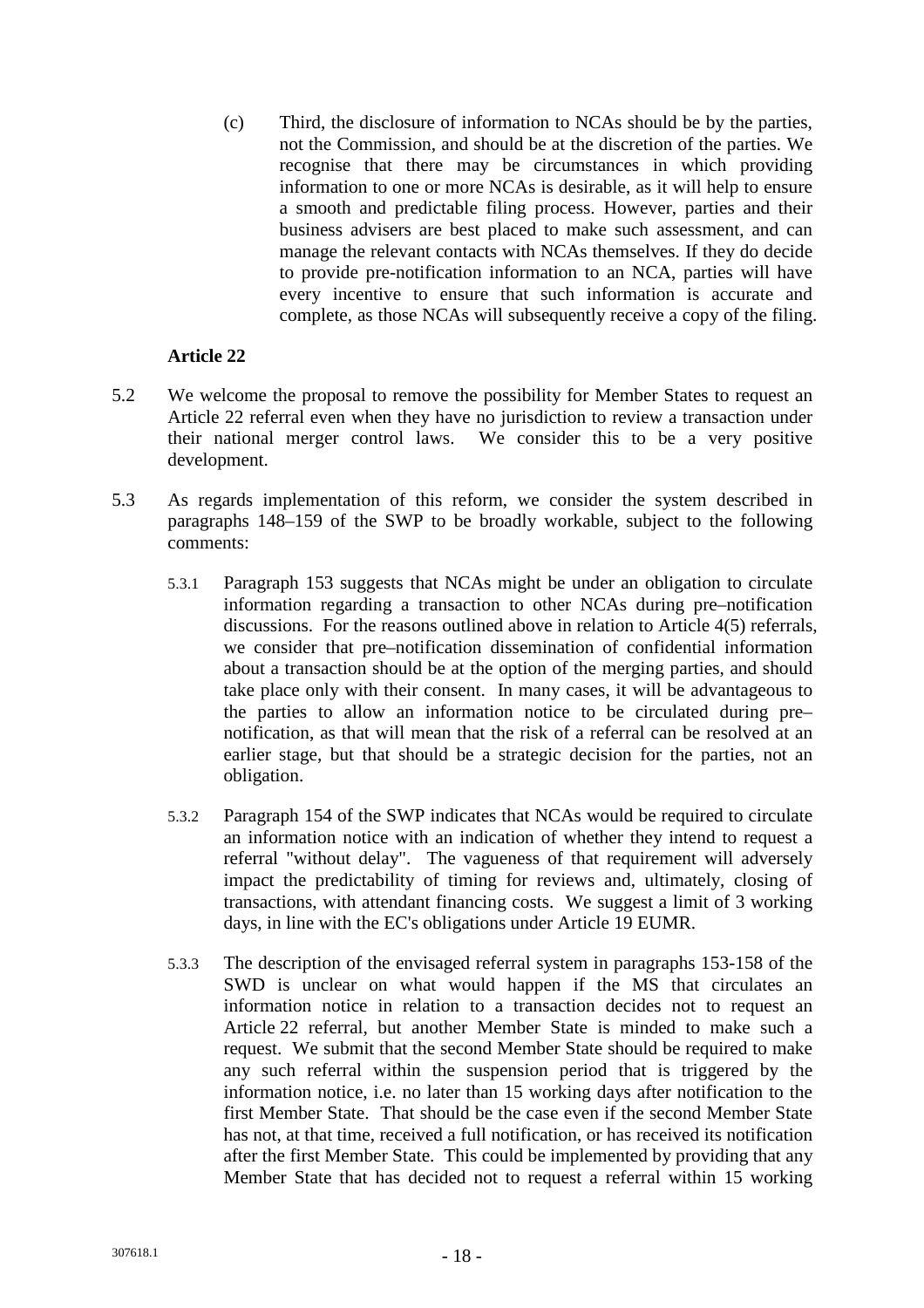days of a notification is deemed to have implicitly decided to veto any subsequent request for a referral by another Member State. If Member States are allowed a second opportunity to request a referral (once after receiving an information notice and again after receiving a notification) that would imply that the information notice does not contain sufficient information to allow other Member States to assess whether they should request or veto a referral and that it therefore serves no purpose. Moreover, allowing NCAs multiple opportunities to request a referral would result in a referral system that is even more complex and unpredictable for notifying parties that the current system.

- 5.3.4 We also query why the applicable suspension obligation would end "at the latest 15 working days after the Member State which sent the notice receives a formal notification". If information notices are circulated during pre– notification, we query why the suspension period should be longer when that takes place. Instead, we consider that the 15 working day suspension period should run from the date on which the notice is circulated.
- 5.3.5 While we welcome the proposal that Member States with no competence to review a transaction should not be able to request a referral, we have concerns that the possibility for the EC to "invite" a Member State to make a request will operate as a "backdoor" referral mechanism for non-competent Member States, i.e. by asking the Commission to exercise its right to invite a referral. Accordingly, we favour the removal of the EC's right to invite under Article 22(5).
- 5.3.6 Finally, we consider that, in cases where the EC has exercised its right to invite under Article 22(5), there is little justification for the EC then taking 10 working days to decide whether to accept the request that it has invited. Accordingly, where there has been an invitation under Article 22(5), the referral should take place (deemed acceptance by the EC) on the same date that the MS requests it.

# **Article 4(4)**

5.4 We agree with the proposal that the test for an Article 4(4) referral should require the parties to show only that the concentration is likely to "primarily impact a distinct market" in the Member State concerned, instead of having to concede (as they do at present) that it would have a "significant effect in a market".

# **Article 9**

- 5.5 It is disconcerting for merging parties that under the current Article 9 regime they face the prospect of wasting 65 working days (in addition to the pre-notification period) engaging with the EC before having their transaction referred to a Member State, whereupon they are required to prepare and submit a new notification and their review timetable starts afresh. The EC is now proposing to allow for the possibility of up to 100 working days (plus the pre-notification period) being wasted in this way and this seems to us a disproportionate burden on affected parties.
- 5.6 In our view, the current possibility for a referral after initiation of Phase 2 proceedings is unjustified. The intensity of review that is required in order to assess whether the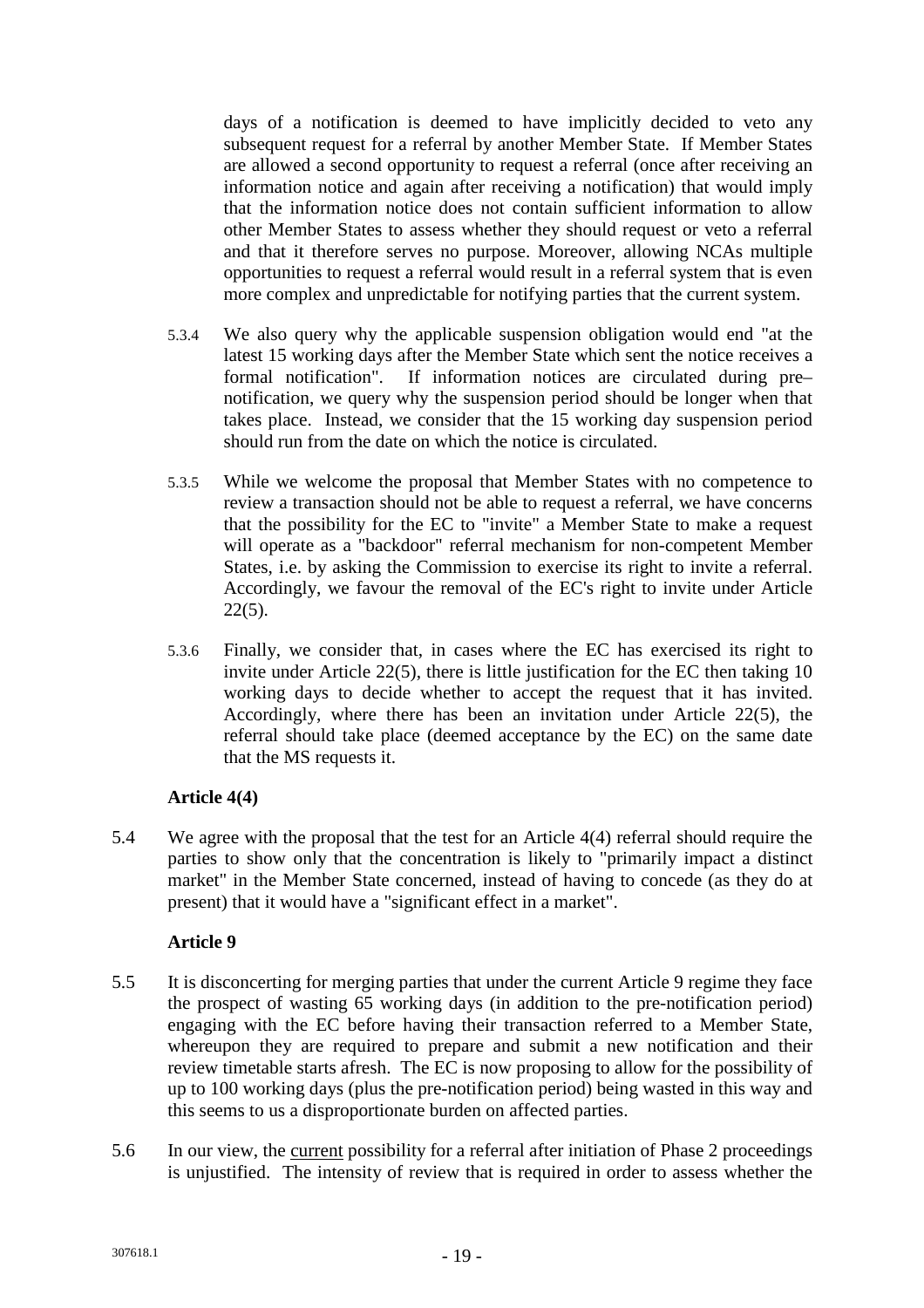Article 9 criteria are met (e.g. whether the concentration "threatens to affect significantly competition" in a "distinct market") is broadly comparable to that required to assess whether a concentration raises "serious doubts as to its compatibility" with the internal market for the purposes of Article 6(1)(c), and ought therefore to be carried out within the same timeframe, and should not vary according to whether Phase 2 proceedings are initiated. There has only been one case in the history of the EUMR in which the EC has referred a case after initiation of Phase 2 proceedings.<sup>15</sup> In all other Phase 2 cases, the EC has been able either to decide on the referral at the same time as initiating Phase 2 proceedings, or has rejected the referral request during its Phase 2 review.<sup>16</sup> We therefore favour the abolition of the extended period for assessment of referral requests under Article 9(4)(b).

5.7 For the same reasons, the proposal to extend the assessment period outlined in the SWD is without merit. One of the justifications put forward by the EC ("to ensure that its investigation is well advanced at the time when it has to decide on a referral") seems to us to be more of a justification for abrogating the period of potentially wasted engagement with the EC. The other – bringing the deadline "in line with the deadline for remedies in Phase 2" – has no bearing on the EC's assessment of whether the Article 9 criteria are met. Moreover, extending the period in this way would allow the EC to put pressure on parties to submit remedies by threatening to refer the transaction, even in cases in which it is not confident that it has robust evidence that the concentration would be incompatible with the internal market in the absence of those remedies. This illustrates a lack of proportionality in the proposal.

### 6. **MISCELLANEOUS**

### **Extra-EEA joint ventures**

6.1 As indicated in our response to the 2013 consultation, we welcome the proposal to remove EUMR jurisdiction for extra-territorial joint ventures. For the reasons set out in that response, we continue to believe that the cleanest and most appropriate solution would be simply to require that the joint venture itself is one of the undertakings concerned that triggers jurisdiction (i.e. that the JV must itself have at least  $\epsilon$ 100 million or  $\epsilon$ 250 million of EU-wide turnover). However, the EC's proposed test of removing jurisdiction for JVs "located and operating outside the EEA and without any effects on EEA markets" appears to us to be broadly workable, provided it is supplemented with sensible interpretative guidelines.

<sup>15</sup> Case COMP/M.1628, *TotalFina/Elf Acquitaine*, partially referred on 26 November 1999 following initiation of proceedings under Article 6(1)(c) EUMR on 5 October 1999.

<sup>16</sup> Most recently in Case COM/M.7009, *Holcim/Cemex West*, Case COMP/M.7000 *Liberty Global/Ziggo* and Case COMP/M.7018, *Telefonica/Deutschland/E-Plus*.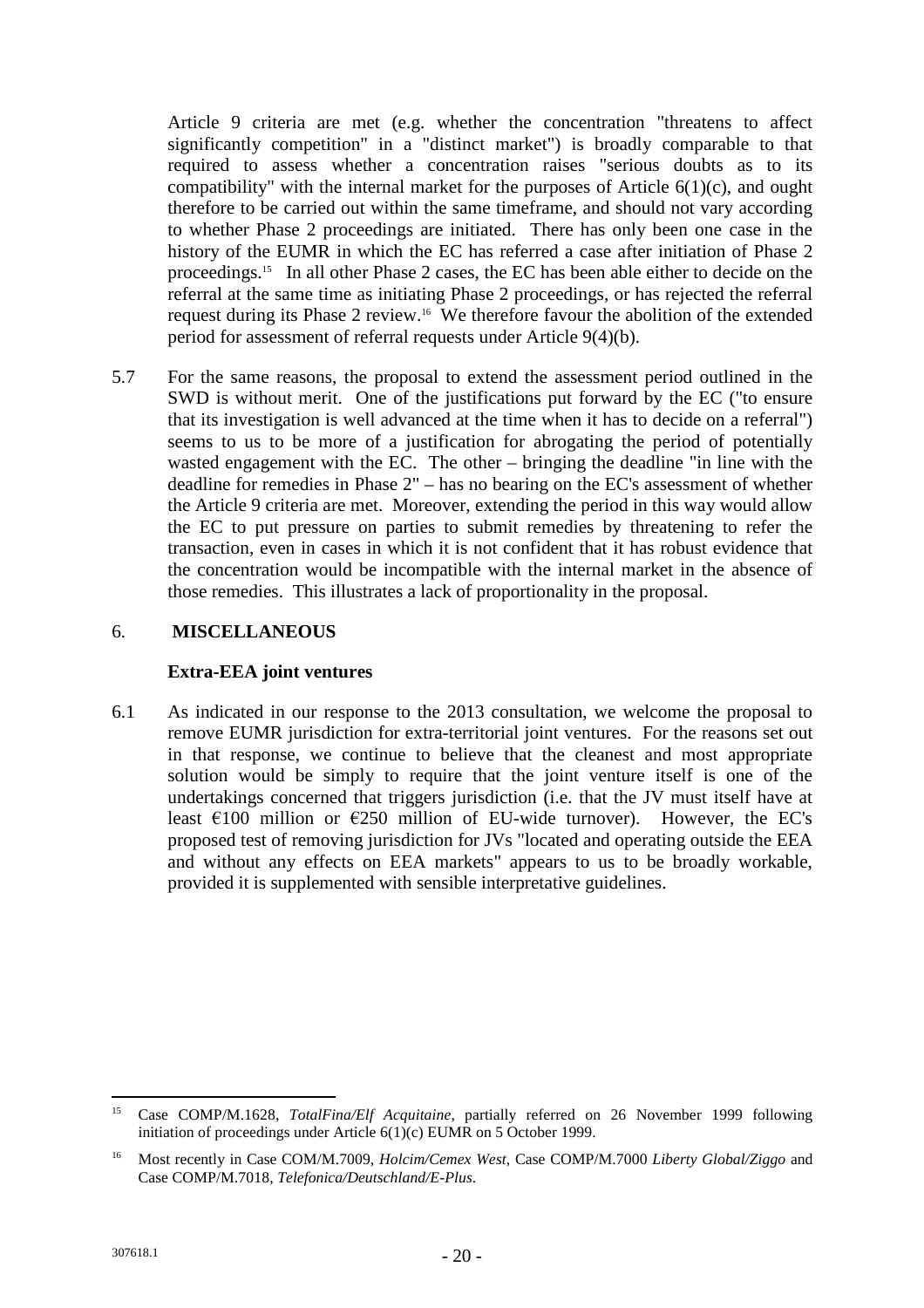### **Extending the transparency regime to certain simplified procedure cases**

6.2 We agree with this, subject to our comments in Section 4 of this response regarding design of the transparency system.

#### **Other issues**

6.3 No comments on the other issues raised by the EC, except to note that the proposed reform of Article 8(4) will need to have regard to the issues raised in 4.13 and 4.14 above regarding the assessment of staggered acquisitions of CSLs.

**We do not have any additional comments at this time other than the views expressed above.**

**The CLLS would, however, welcome the opportunity to participate further in the consultation process, including attending any public hearings, and would ask to be consulted.**

**CITY OF LONDON LAW SOCIETY 3 October 2014**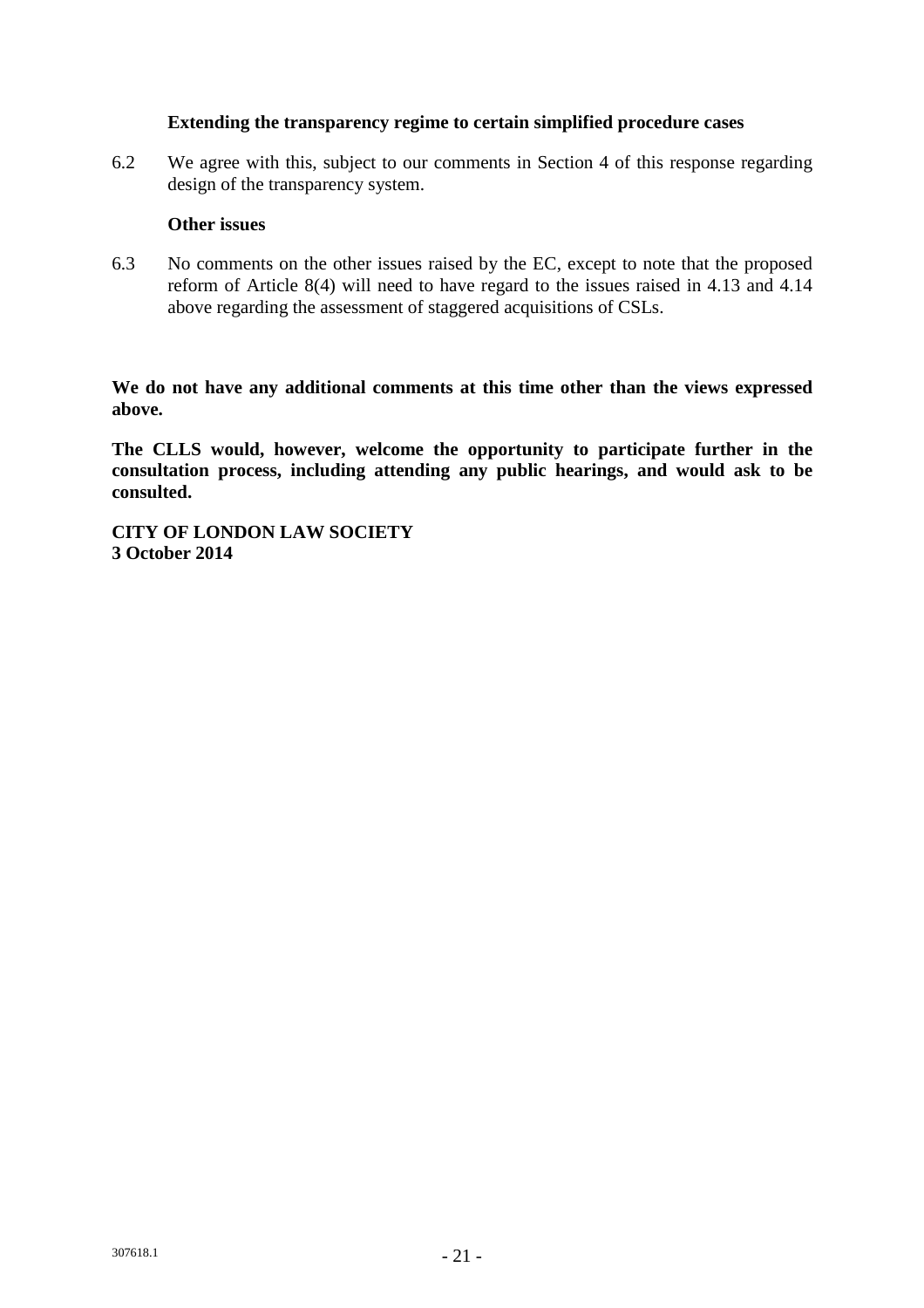#### **ANNEX 1**

#### **PROVISION OF ITEM 4(C) AND 4(D) DOCUMENTS AS PART OF AN HSR FILING**

In the United States, for transactions that meet the requirements of the Hart-Scott-Rodino Antitrust Improvements Act of 1976 (the "HSR Act") and implementing regulations ("HSR Rules"), the ultimate parent entity ("UPE" or "Parent") of the acquiring person and the UPE of the entity whose voting securities, non-corporate interests or assets are to be acquired are each required to file premerger notifications ("HSR filings") with the Federal Trade Commission ("FTC") and Department of Justice ("DOJ"). As part of an HSR filing, parties are required to include Item 4(c) and Item 4(d) documents, which are so-called in reference to the numerical request on the HSR filing to which these documents are responsive. Documents that must be submitted as Item 4(c) documents are:

*"all studies, surveys, analyses and reports which were prepared by or for any officer(s) or director(s) . . . for the purpose of evaluating or analyzing the acquisition [or sale] with respect to market shares, competition, competitors, markets, potential for sales growth or expansion into product or geographic markets…."*

Additionally, respondents are also required to submit Item 4(d) documents, a relatively new requirement under the HSR Act and HSR Rules. For Item 4(d), parties must submit: (i) all Confidential Information Memoranda prepared by or for any officer(s) or director(s) that specifically relate to the sale of the acquired entity(s) or assets, and if no such Confidential Information Memorandum exists, any document(s) given to any officer(s) or director(s) of the buyer meant to serve the function of a Confidential Information Memorandum; (ii) all studies, surveys, analyses and reports prepared by investment bankers, consultants or other third party advisors for any officer(s) or director(s) for the purpose of evaluating or analyzing market shares, competition, competitors, markets, potential for sales growth or expansion into product or geographic markets that specifically relate to the sale of the target or its assets; and, (iii) all studies, surveys, analyses and reports evaluating or analyzing synergies and/or efficiencies prepared by or for any officer(s) or director(s) for the purpose of evaluating or analyzing the acquisition.

Responding to these requests has become one of, if not the, most burdensome requirements in preparing and making an HSR filing. To begin with, these requests seek documents from all officers or directors. Under the HSR Rules, this includes all persons holding those positions, or positions with similar responsibilities, within the UPE and any of its affiliates or subsidiaries. As one can imagine, for large multinational companies, this could mean starting with a universe of hundreds of employees spread throughout the world. In these roles, these employees often have little time, nor desire, to shift through all of their materials to locate responsive documents. As a result, it is common for assistants to simply send to counsel an entire electronic folder or box of documents containing everything ever received or created for the transaction. This can mean a mountain of materials for counsel to sift through. Ultimately, officers or directors are required to spend a significant amount of time trying to review their files to locate responsive materials, or, counsel conducting a document review of each officer or director's files at their expensive hourly billable rate.

In addition to those that the requests target, the broad nature of the requests themselves pose a significant burden. Under the HSR Rules, parties are required to interpret "studies, surveys, analyses and reports" to mean all documents in written or electronic form. This includes emails, presentations, meeting minutes, and even hand-written notes. Where an officer or Director takes hand-written notes on a presentation, if said presentation contains responsive